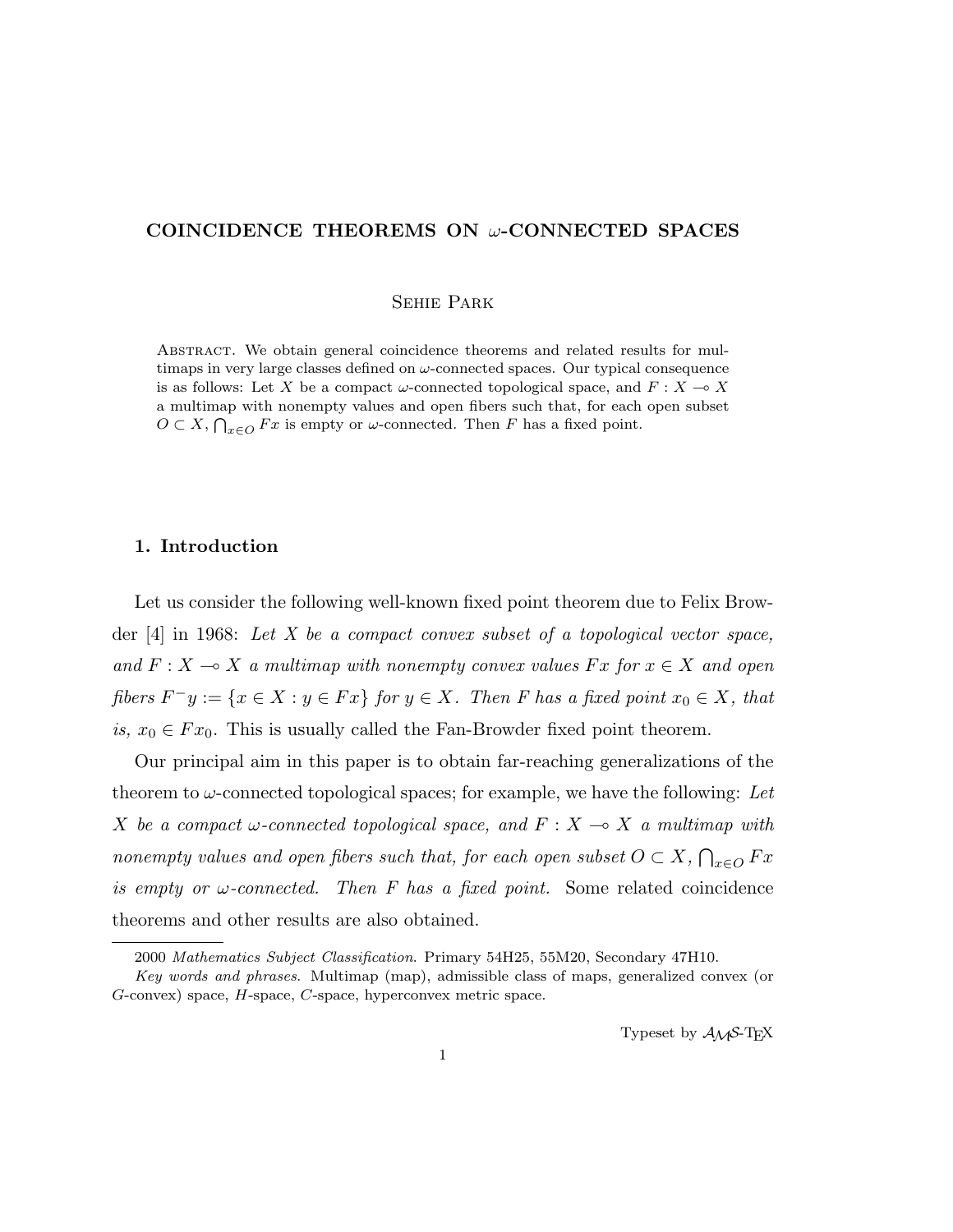Recall that, in a sequence of papers [8-12], Charles Horvath initiated the study of his C-spaces, which have a very useful abstract convexity. More precisely, replacing convexity by contractibility (or more generally, by  $\omega$ -connectedness), he obtained generalizations of many results in convex analysis including KKM theory and fixed point theory. Especially, Horvath obtained a selection theorem, coincidence theorems, and fixed point theorems in contractible spaces. This line of study is followed by Tarafdar and Yuan [35, 37], Park and Jeong [27], Ding [5-7], and others.

In fact, Tarafdar and Yuan [35] obtained an interesting coincidence theorem for compact upper semicontinuous multimaps with contractible values defined on contractible spaces. This generalizes results on convex-valued multimaps defined on convex spaces. Park and Jeong [27] showed that this result holds for noncompact multimaps in very general classes, and their new theorem includes a large number of known results.

On the other hand, the present author generalized the concept of C-spaces to that of generalized convex spaces (or simply, G-convex spaces) and established the foundations of the KKM theory on such new spaces; see the references in [22, 31].

Based on such new developments on the abstract convexity, in this paper, we are mainly concerned with the coincidence theory for multimaps in very general classes  $\mathfrak{A}_{c}^{\kappa}$  defined on  $\omega$ -connected topological spaces. Consequently, we obtain far-reaching generalizations of fixed point or coincidence theorems on convex sets originated from Browder [4] to the new ones for  $\omega$ -connected spaces, and we can show that results on contractible spaces in [5-12, 27, 35-37] are consequences of corresponding ones for G-convex spaces.

In Sections 2 and 3, preliminaries on the admissible classes  $\mathfrak{A}_{c}^{\kappa}$  of multimaps and generalized convex spaces are given. Section 4 concerns with new coincidence theorems for  $\omega$ -connected spaces, which are deduced from corresponding ones for generalized convex spaces due to the present author in [21, 26, 32]. In Section 5, we obtain fixed point or maximal element theorems as consequences of results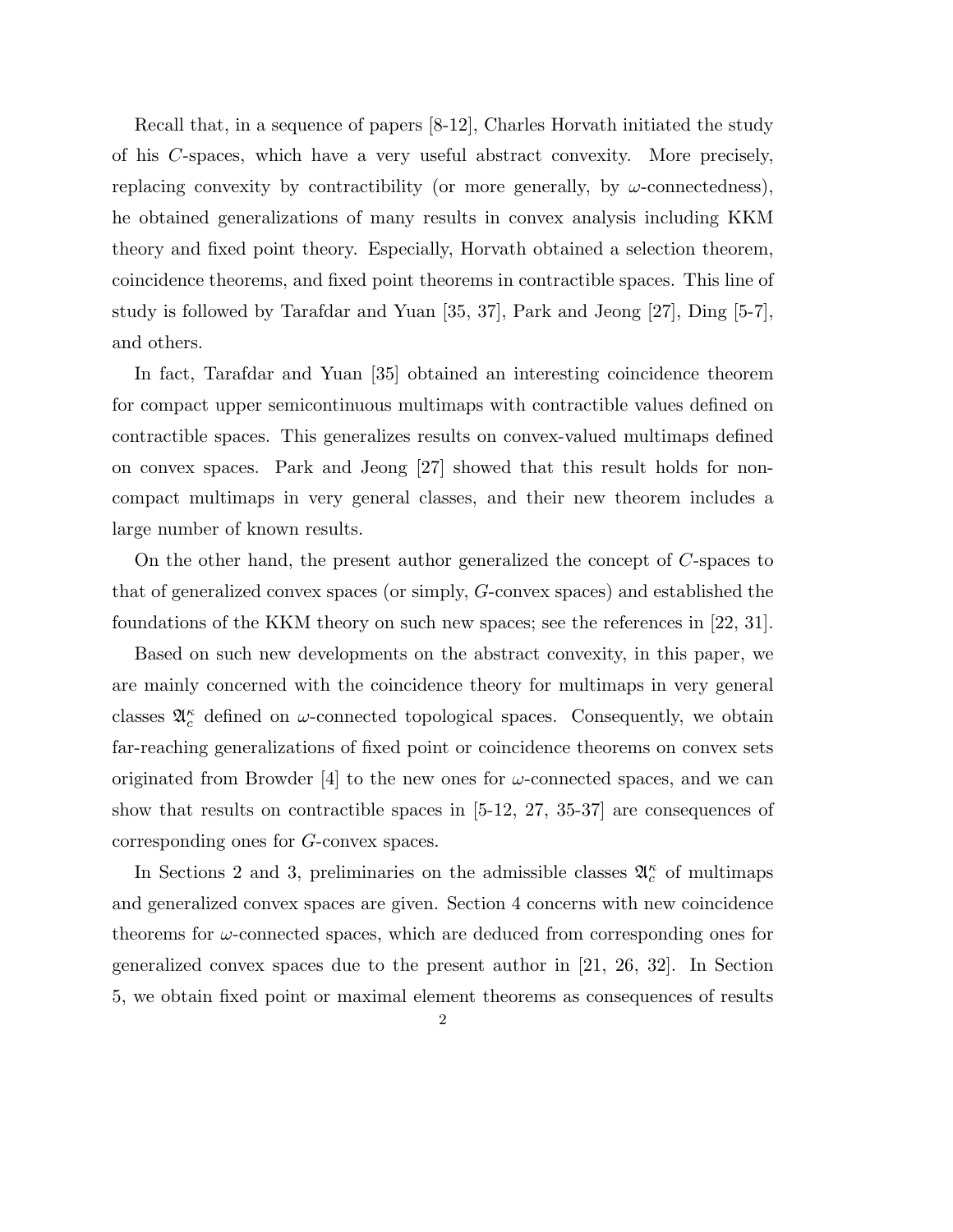in Section 4. Finally, in Section 6, results in previous sections are applied to hyperconvex metric spaces.

### 2. Admissible classes of multimaps

For topological spaces X and Y, a multimap or a map  $T : X \longrightarrow Y$  is a function from X into the set of nonempty subsets of Y. Recall that  $T^{-}y = \{x \in X : y \in$ Tx for  $y \in Y$ , and hence  $x \in T^{-}y$  if and only if  $y \in Tx$ . A map  $T : X \to Y$ is upper semicontinuous (u.s.c.) if for each open subset G of Y, the set  $\{x \in X :$  $Tx \subset G$  is open in X; and compact if the range  $T(X) = \{y \in Y : y \in Tx\}$ for some  $x \in X$  is contained in a compact subset of Y. A polytope is a finite dimensional compact convex subset of a topological vector space.

An *admissible class*  $\mathfrak{A}_{c}^{\kappa}(X, Y)$  of maps  $T : X \to Y$  is one such that, for each compact subset K of X, there exists a map  $S \in \mathfrak{A}_{c}(K, Y)$  satisfying  $S(x) \subset T(x)$ for all  $x \in K$ ; where  $\mathfrak{A}_c$  is consisting of finite compositions of maps in  $\mathfrak{A}$ , and  $\mathfrak{A}$  is a class of maps satisfying the following properties:

- (i)  $\mathfrak A$  contains the class  $\mathbb C$  of (single-valued) continuous functions;
- (ii) each  $F \in \mathfrak{A}_c$  is u.s.c. and compact-valued; and
- (iii) for each polytope P, each  $F \in \mathfrak{A}_c(P, P)$  has a fixed point, where the intermediate spaces of compositions are suitably chosen for each A.

Examples of  $\mathfrak A$  are continuous functions  $\mathbb C$ , the Kakutani maps  $\mathbb K$  (with convex values and codomains are convex spaces), the Aronszajn maps M (with  $R_{\delta}$  values), the acyclic maps  $V$  (with acyclic values), the Powers maps  $V_c$ , the O'Neil maps N (continuous with values of one or  $m$  acyclic components, where  $m$  is fixed), the approachable maps A (whose domains and codomains are subsets of uniform spaces), admissible maps of Górniewicz,  $\sigma$ -selectional maps of Haddad and Lasry, permissible maps of Dzedzej, and others. Further,  $\mathbb{K}_c^+$  due to Lassonde,  $\mathbb{V}_c^+$  due to Park et al., and approximable maps  $\mathbb{A}^{\kappa}$  due to Ben-El-Mechaiekh and Idzik are examples of  $\mathfrak{A}_{c}^{\kappa}$ . For the literature, see [18, 19, 23]. Many other careless authors or printers mistook  $\mathfrak A$  for  $\mathcal U$ .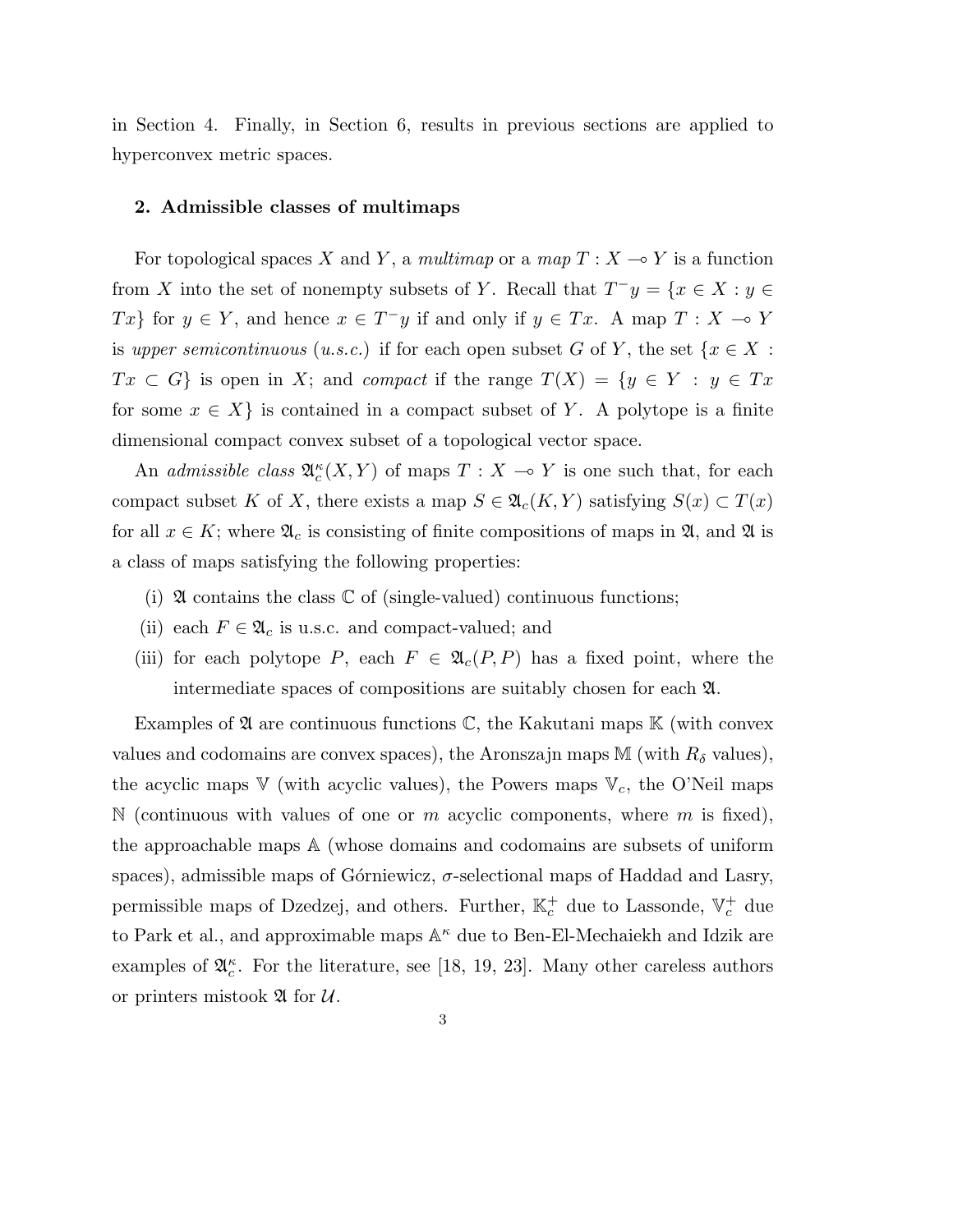#### 3. Generalized convex spaces

An  $\omega$ -connected space X is a topological space which is n-connected for all  $n \geq 0$ (or infinitely connected; that is, any continuous function defined on the boundary of a finite dimensional ball with values in  $X$  can be extended to a continuous function on the ball with values in  $X$ ).

We give some examples of  $\omega$ -connected spaces as follows: (1) convex or starshaped subsets of topological vector spaces; (2) convex spaces; (3) hyperconvex metric spaces; (4) contractible spaces (for examples, see Horvath  $[10, 11]$ ); (5) the union of two comb spaces with identifying particular points in each space; see Spanier [33]; and (6) a path-connected topological semilattice X with an element  $\overline{x} \in X$  such that  $x \leq \overline{x}$  for all  $x \in X$  [13, Lemma 1].

In our earlier works [21-26, 28, 30, 31], we introduced the following unified generalization of various abstract convexities without any linear structure:

A generalized convex space or a G-convex space  $(X, D; \Gamma)$  consists of a topological space X and a nonempty set D such that for each finite  $A = \{a_0, a_1, \dots, a_n\} \subset$ D, there exist a subset  $\Gamma(A)$  of X and a continuous function  $\phi_A : \Delta_n \to \Gamma(A)$  such that  $J \subset \{0, 1, \dots, n\}$  implies  $\phi_A(\Delta_J) \subset \Gamma(\{a_j : j \in J\})$ , where  $\Delta_n$  is an *n*-simplex with vertices  $v_0, v_1, \dots, v_n$  and  $\Delta_J = \text{co}\{v_j : j \in J\}$  the face of  $\Delta_n$  corresponding to J. We may write  $\Gamma_A = \Gamma(A)$  for each  $A \in \langle D \rangle$ , where  $\langle D \rangle$  denotes the set of all nonempty finite subsets of D. If  $X = D$ , then we denote  $(X; \Gamma) = (X, X; \Gamma)$ .

For a G-convex space  $(X, D; \Gamma)$  with  $X \supset D$ , a subset C of X is said to be Γ-convex if for each  $A \in \langle D \rangle$ ,  $A \subset C$  implies  $\Gamma_A \subset C$ . For details on G-convex spaces, see [21-26], where basic theory was extensively developed.

There are a lot of examples of G-convex spaces:

If  $X = D$  is a convex subset of a vector space and each  $\Gamma_A$  is the convex hull of  $A \in \langle X \rangle$  equipped with the Euclidean topology, then  $(X; \Gamma)$  becomes a *convex* space in the sense of Lassonde [17]. Note that any convex subset of a topological vector space is a convex space, but not conversely.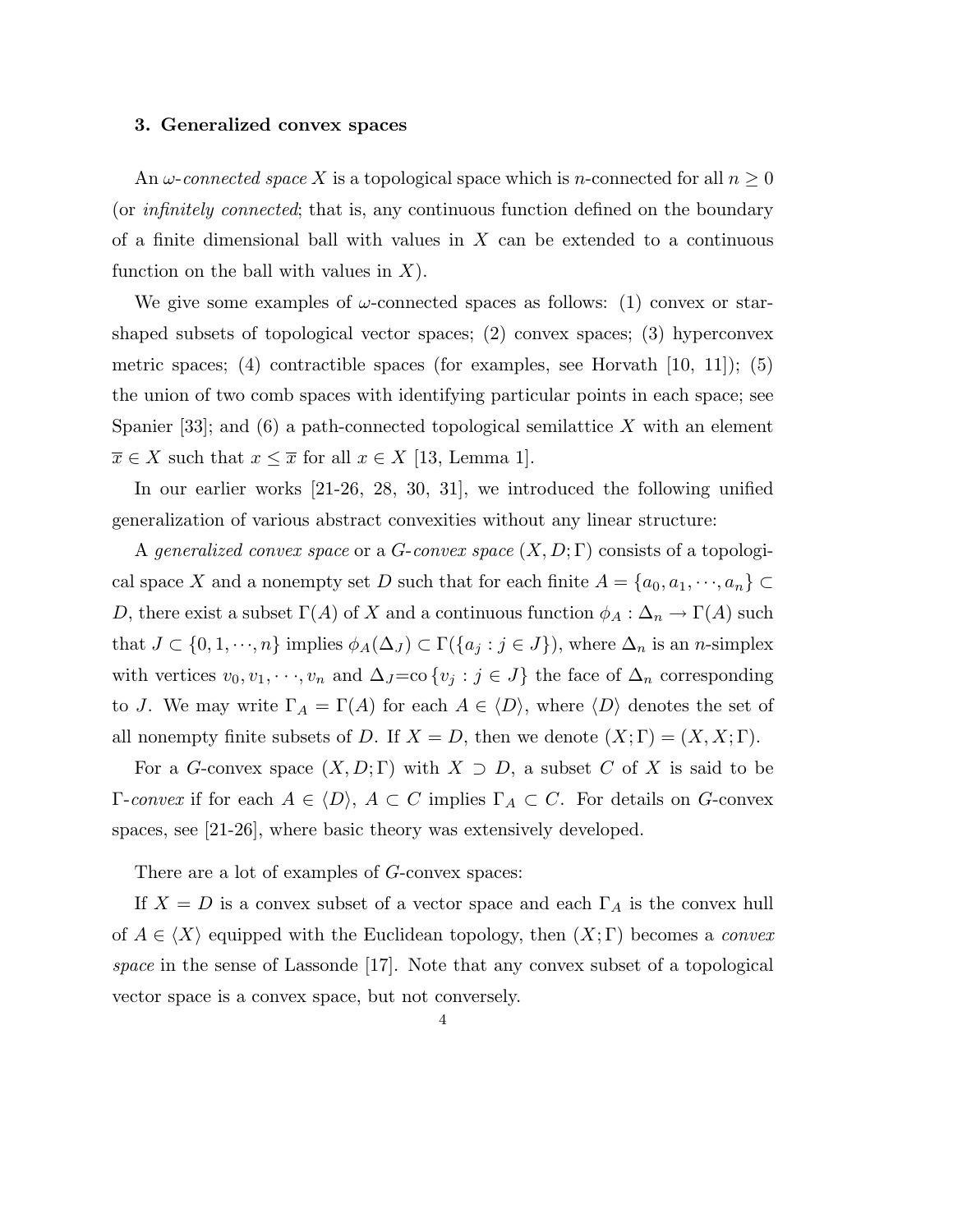A G-convex space  $(X, D; \Gamma)$  reduces to an H-space [29] if each  $\Gamma_A$  for  $A \in \langle D \rangle$ is contractible (or more generally,  $\omega$ -connected) in X and, for each  $A, B \in \langle D \rangle$ ,  $A \subset B$  implies  $\Gamma_A \subset \Gamma_B$ . If  $X = D$ , then the H-space  $(X; \Gamma)$  becomes a C-space due to Horvath [11, 12].

The other major examples of G-convex spaces are metric spaces with Michael's convex structure, Pasicki's S-contractible spaces, Horvath's pseudoconvex spaces, Komiya's convex spaces, Bielawski's simplicial convexities, Joó's pseudoconvex spaces, L-spaces of Ben-El-Mechaiekh et al. [2], continuous images of G-convex spaces, Verma's generalized  $H$ -spaces, Kulpa's simplicial structures,  $P_{1,1}$ -spaces of Forgo and Joó, generalized  $H$ -spaces of Stachó, and mc-spaces of Llinares. Moreover, Ben-El-Mechaiekh et al. [2] gave examples of G-convex spaces  $(X; \Gamma)$  as follows:  $B'$ -simplicial convexity, hyperconvex metric spaces due to Aronszajn and Panitchpakdi, and Takahashi's convexity in metric spaces.

Futhermore, any hyperbolic space  $X$  in the sense of Kirk and Reich-Shafrir is G-convex space, since the closed convex hull of any  $A \in \langle X \rangle$  is contractible. This class of metric spaces contains all normed vector spaces, all Hadamard manifolds, the Hilbert ball with the hyperbolic metric, and others. Note that an arbitrary product of hyperbolic spaces is also hyperbolic. For the literature, see [19, 21-26].

We need the following coincidence theorem [26, 32]:

**Theorem 3.1.** Let  $(X, D; \Gamma)$  be a G-convex space, Y a Hausdorff space,  $S: D \rightarrow$  $Y, T : X \longrightarrow Y$  two maps, and  $F \in \mathfrak{A}_{c}^{\kappa}(X, Y)$ . Suppose that

- (1) for each  $z \in D$ , Sz is open [resp. closed] in Y;
- (2) for each  $y \in F(X)$ ,  $M \in \langle S^-y \rangle$  implies  $\Gamma_M \subset T^-y$  [or,  $\phi_M(\Delta_{|M|-1}) \subset$  $T^{\dagger}y$ ; and
- (3)  $\overline{F(X)} \subset S(N)$  [resp.  $Y = S(N)$ ] for some  $N \in \langle D \rangle$ .

Then there exists an  $\overline{x} \in X$  such that  $F\overline{x} \cap T\overline{x} \neq \emptyset$ .

Note that if  $F$  is single-valued, we do not need the Hausdorffness of  $Y$ .

From Theorem 3.1 with  $F := 1_X$ , the identity map on X, we have the following in [24]: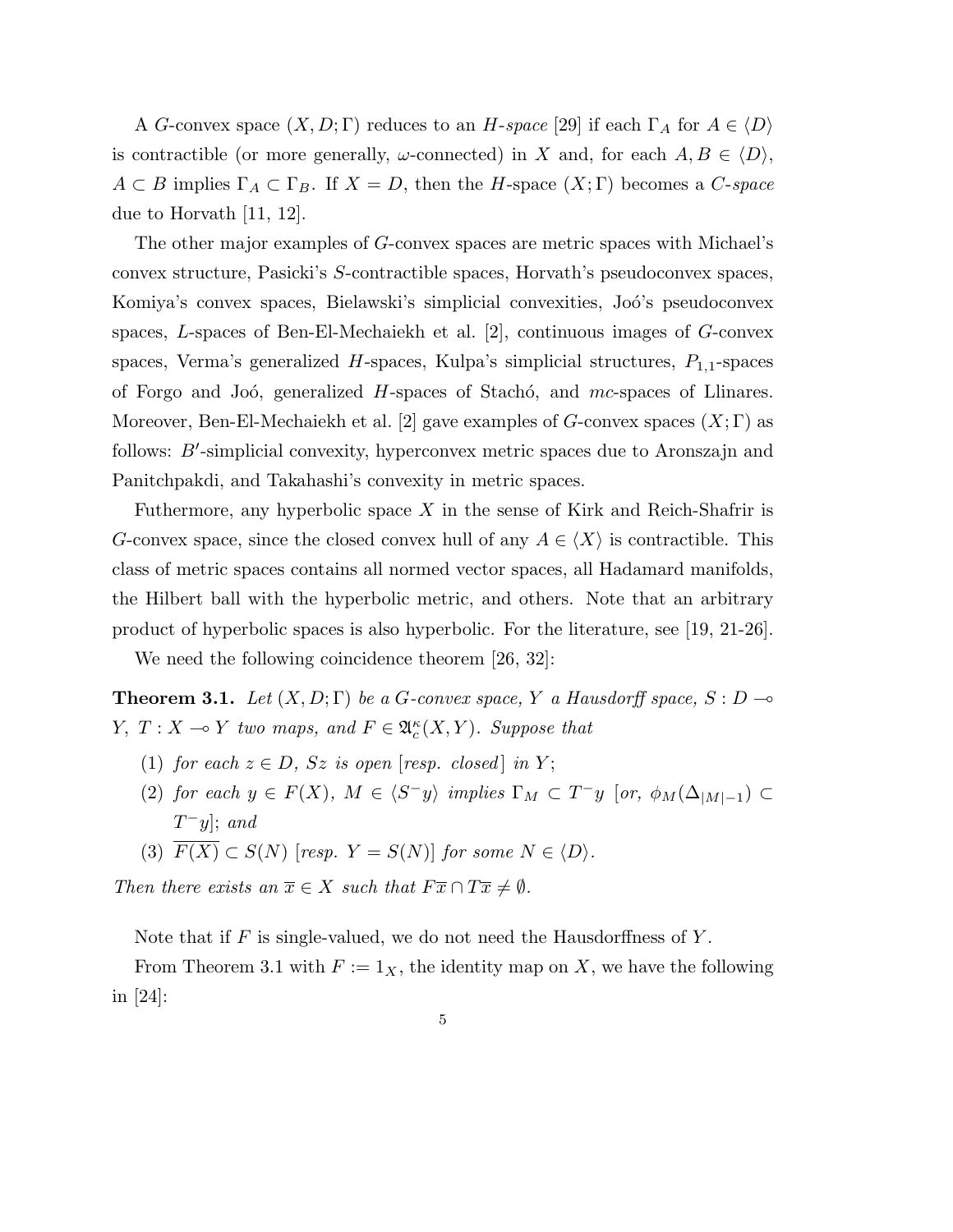**Theorem 3.2.** Let  $(X, D; \Gamma)$  be a G-convex space, and  $S : D \to X, T : X \to X$ two maps satisfying

- (1) for each  $z \in D$ ,  $Sz$  is open [resp. closed];
- (2) for each  $y \in X$ ,  $M \in \langle S^-y \rangle$  implies  $\Gamma_M \subset T^-y$  [or,  $\phi_M(\Delta_{|M|-1}) \subset T^-y$ ]; and
- (3)  $X = S(N)$  for some  $N \in \langle D \rangle$ .

Then T has a fixed point  $x_0 \in X$ ; that is,  $x_0 \in Tx_0$ .

If X is a convex subset of a topological vector space and  $\Gamma_N = \text{co } N$  for  $N \in \langle X \rangle$ , then Theorem 3.2 is a generalization of the Fan-Browder fixed point theorem; see [4, 24] and references therein. Theorem 3.2 is obtained in [24] and applied to various forms of the Fan–Browder theorem, the Ky Fan intersection theorem, and the Nash equilibrium theorem for G-convex spaces.

From Theorem 3.2, we deduced the following in [26]:

**Theorem 3.3.** Let  $(X \supset D; \Gamma)$  be a G-convex space and  $A: X \to X$  a multimap such that Ax is  $\Gamma$ -convex for each  $x \in X$ . If there exist  $z_1, z_2, \dots, z_n \in D$ and nonempty open [resp. closed] subsets  $G_i \subset A^- z_i$  for  $i = 1, 2, \dots, n$  such that  $X=\bigcup_{i=1}^n$  $\sum_{i=1}^{n} G_i$ , then A has a fixed point.

The following selection theorem is given in the proof of [30, Theorem 1] implicitly or [21, Theorem 1(i)] explicitly.

**Theorem 3.4.** Let X be a Hausdorff space,  $(Y, D; \Gamma)$  a G-convex space, and S:  $X \multimap D, T : X \multimap Y$  maps satisfying

- (1) for each  $x \in X$ ,  $M \in \langle Sx \rangle$  implies  $\Gamma_M \subset Tx$ ; and
- $(2) X =$ S  $\{\text{Int}\,S^{-}y: y\in D\}.$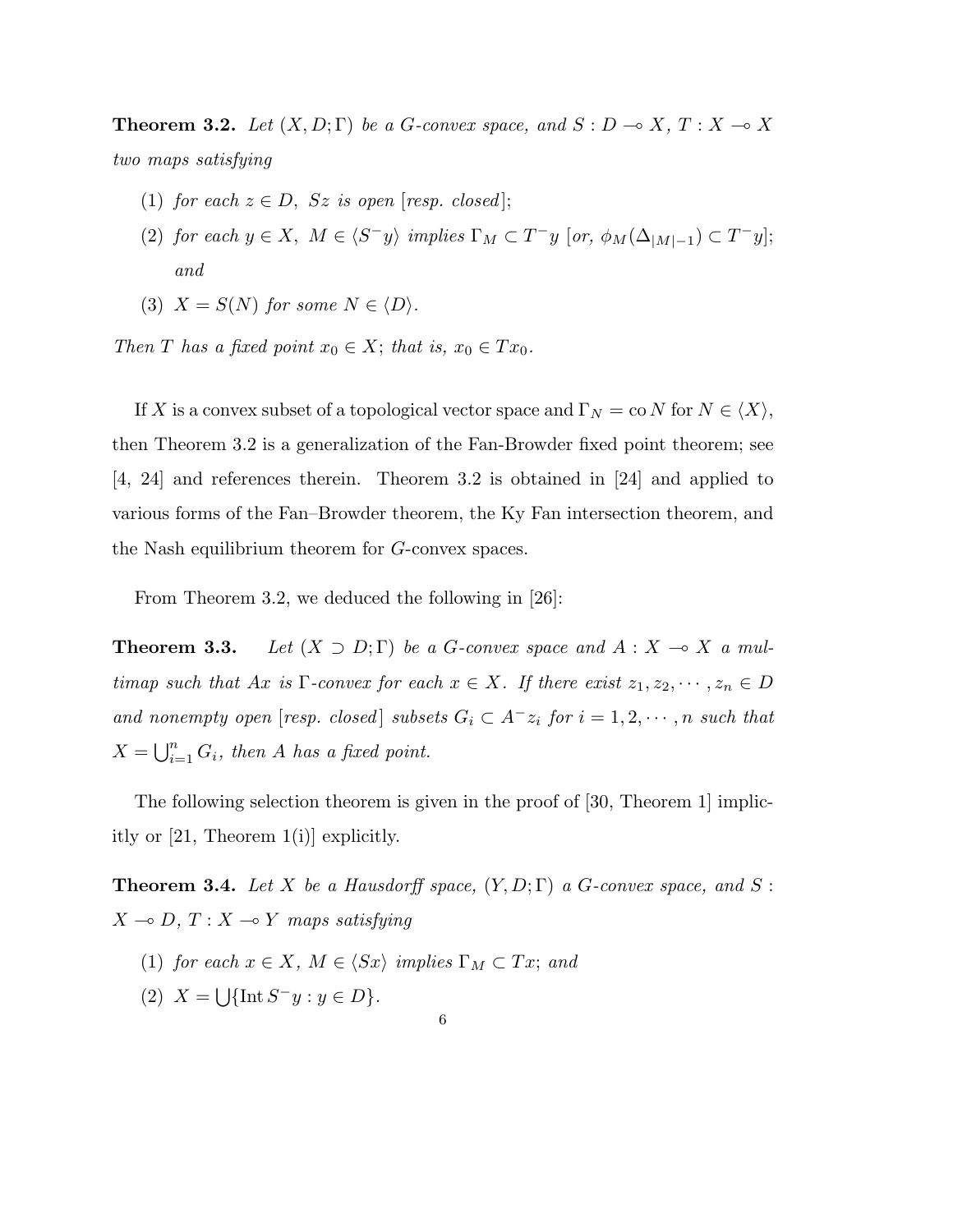Then  $T \in \mathbb{C}^{\kappa}(X,Y) \subset \mathfrak{A}_{c}^{\kappa}(X,Y)$ . More precisely, for any nonempty compact subset K of X,  $T|_K$  has a continuous selection  $f: K \to Y$ ; that is,  $fx \in Tx$  for all  $x \in K$ , such that  $f(K) \subset \Gamma_A$  for some  $A \in \langle D \rangle$ .

We will show that all of the results in this paper are consequences of Theorem 3.1 with or without the aid of Theorem 3.4, and so are results on contractible spaces in [5-12, 27, 35-37].

### 4. Coincidence theorems for  $\omega$ -connected spaces

We begin, in this section, with the following coincidence theorem:

**Theorem 4.1.** Let X be an  $\omega$ -connected space, Y a Hausdorff space, and F  $\mathfrak{A}^{\kappa}_c(X, Y)$ . Suppose that a map  $G: Y \multimap X$  satisfies the following:

- (1) for each open subset O of Y, the set  $\bigcap_{y\in O} Gy$  is empty or  $\omega$ -connected; and
- $(2)$   $F(X) \subset$  $\bigcup \{\text{Int } G^{-}x : x \in D\}$  for some  $D \in \langle X \rangle$ .

Then there exist an  $x_0 \in X$  and a  $y_0 \in Y$  such that  $y_0 \in Fx_0$  and  $x_0 \in Gy_0$ .

*Proof.* Let us define an H-space  $(X, D; \Gamma)$  as follows: For any  $J \in \langle D \rangle$ , let

$$
\Gamma_J := \begin{cases} \bigcap \{ Gy : y \in \bigcap_{x \in J} \text{Int } G^- x \} & \text{if } \bigcap_{x \in J} \text{Int } G^- x \neq \emptyset, \\ X & \text{otherwise.} \end{cases}
$$

Note that if  $y \in$  $\overline{a}$  $x \in J$  Int  $G^-x$ , then  $J \in \langle Gy \rangle$ . Therefore, if  $O = \bigcap$  $x \in J$  Int  $G^-x \neq$  $\emptyset$ , then  $\Gamma_J =$  $\overline{a}$  $y \in O$  Gy is an  $\omega$ -connected set by (1). Moreover, it is clear that  $\Gamma_J \subset \Gamma_{J'}$  whenever  $J \subset J' \in \langle D \rangle$ . Now  $(X, D; \Gamma)$  is a G-convex space.

We apply the open case of Theorem 3.1 with  $S = (\text{Int } G^-)|_D$  and  $T = G^-$ . Then conditions (1) and (3) of Theorem 3.1 are readily satisfied. We show that condition (2) of Theorem 3.1 holds. In fact, for each  $y \in Y$  and  $M \in \langle S^-y \rangle \subset Y$  $\langle D \cap Gy \rangle$ , we have  $y \in$  $\overline{a}$  $x\in M$   $Sx =$  $\bigcap_{x \in M} \text{Int} G^{-}x \neq \emptyset$ . Hence  $\Gamma_M = \bigcap$  ${Gz : z \in$  $\bigcap_{x\in M} \text{Int } G^-x \} \subset Gy = T^-y$ . Therefore, by Theorem 3.1, the conclusion follows.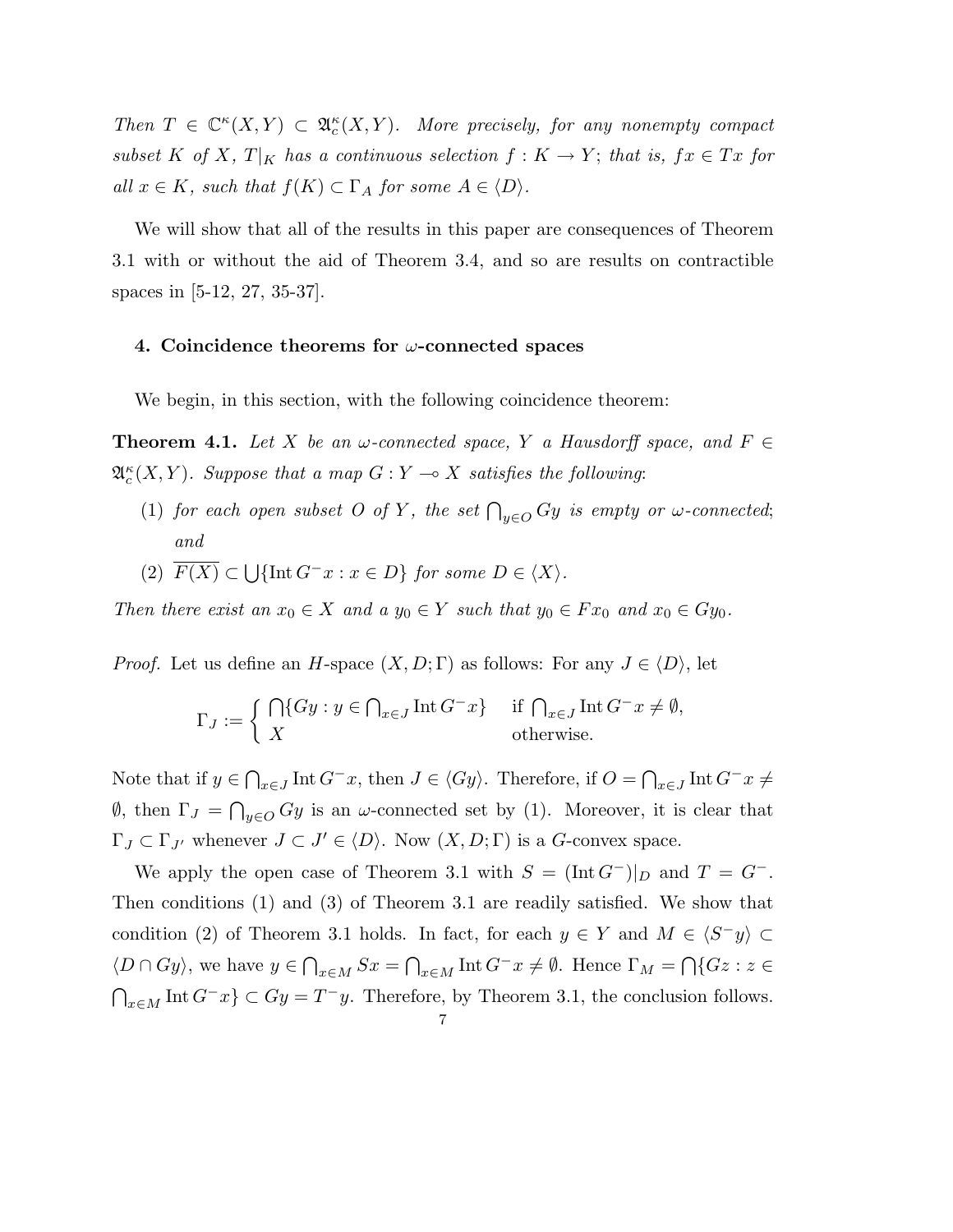Remarks. 1. Theorem 4.1 is a restatement of [24, Theorem 5.1] and contains a number of particular cases by replacing  $\omega$ -connectedness by its particular forms convexity, star-shapeness, contractibility, and others. If  $F$  is single-valued, then the Hausdorffness of Y is redundant.

2. If X is a convex space, then Theorem 4.1 reduces to a result equivalent to [18, Theorem 5], which extends many known theorems and has numerous applications in the KKM theory.

3. If  $\omega$ -connected sets are replaced by contractible sets, then Theorem 4.1 reduces to Park and Jeong [27, Theorem 2].

Similarly, from the closed case of Theorem 3.1, we have the following:

**Theorem 4.1'.** Let X be an  $\omega$ -connected space, Y a Hausdorff space, and  $F \in$  $\mathfrak{A}^{\kappa}_c(X, Y)$ . Suppose that a map  $G: Y \multimap X$  satisfies the following:

- (1) for each closed subset C of Y, the set  $\bigcap_{y\in C} Gy$  is empty or  $\omega$ -connected; and
- (2) there exists a  $D \in \langle X \rangle$  such that, for each  $z \in D$ ,  $G^-z$  is closed and  $Y = G^{-}(D).$

Then there exist an  $x_0 \in X$  and a  $y_0 \in Y$  such that  $y_0 \in Fx_0$  and  $x_0 \in Gy_0$ .

If  $F$  is a compact map in Theorem 4.1, we have the following:

**Corollary 4.2.** Let X be an  $\omega$ -connected space, Y a Hausdorff space, and  $A \in$  $\mathfrak{A}^{\kappa}_c(X, Y)$  a compact map. Suppose that  $B: Y \multimap X$  is a map such that

- (1) for each open subset O in Y, the set  $\bigcap_{y\in O} By$  is empty or  $\omega$ -connected; and
- $(2)$   $A(X) \subset$  $\bigcup_{x\in X} \text{Int} B^{-}x.$

Then there exist an  $x_0 \in X$  and a  $y_0 \in Y$  such that  $y_0 \in Ax_0$  and  $x_0 \in By_0$ .

*Proof.* Let  $F := A$  and  $G := B$  in Theorem 4.1. Since  $\overline{A(X)}$  is compact, condition (2) implies (2) of Theorem 4.1. Then the conclusion follows.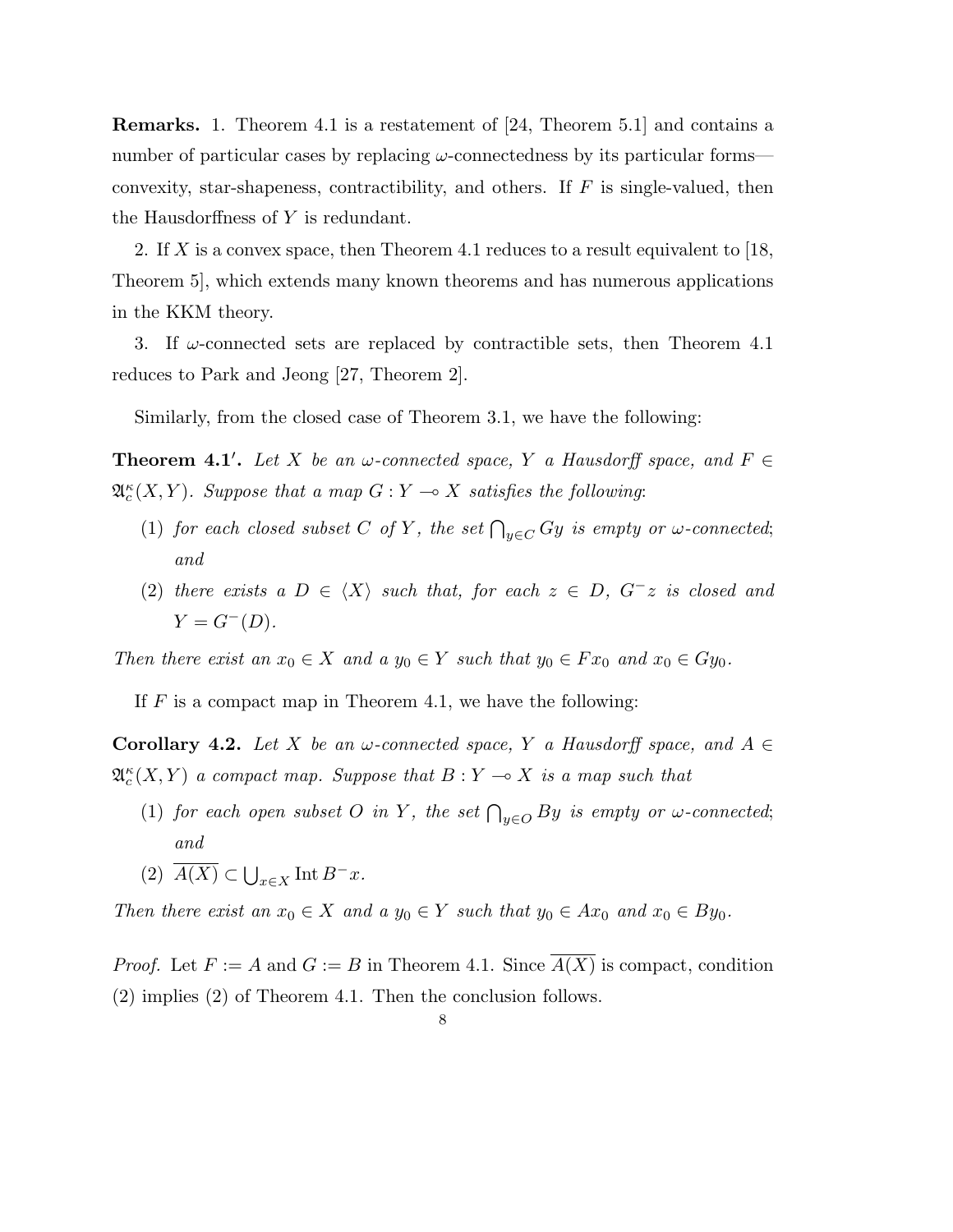Remarks. 1. Corollary 4.2 originates from Browder [4, Theorem 7].

2. Replacing  $\omega$ -connected sets by contractible sets, Tarafdar and Yuan [35, Theorem 1] obtained a particular form of Corollary 4.2 for an u.s.c. map A with compact contractible values and, later, gave some applications in [37].

3. Replacing  $\omega$ -connected sets by contractible sets, Theorem 4.2 reduces to Park and Jeong [27, Theorem 3].

4. If  $X = Y$  and  $A = F = 1_X$ , the identity map on X, each of Theorem 4.1 and Corollary 4.2 reduces to a fixed point theorem.

5. The main result of Ding [5, Theorem 1] is a particular form of Theorem 4.2 by replacing  $\omega$ -connectedness by contractibility for an acyclic map A. Moreover, he should assume the Hausdorffness of Y .

In many cases, X itself is assumed to be compact in Corollary 4.2. For a long period, many authors tried to weaken the compactness in such situation. The following is the prototype of such intention:

**Theorem 4.3.** Let X be a topological space, Y a Hausdorff space, K a nonempty subset of Y,  $F: X \longrightarrow Y$ , and  $G: Y \longrightarrow X$ . Suppose that

- $(1) K \cap F(X) \subset$  $\bigcup_{x \in N} \text{Int } G^{-}x$  for some  $N \in \langle X \rangle;$
- (2) there exists an  $\omega$ -connected subset  $L_N$  of X containing N such that  $F|_{L_N} \in$  $\mathfrak{A}^\kappa_c(L_N,Y);$
- (3) for each open subset O of Y, the set  $L_N \cap$  $\overline{a}$  $_{y\in O}$  Gy is empty or  $\omega$ -connected; and
- (4)  $F(L_N)\backslash K\subset$  $\bigcup_{x \in M} \text{Int } G^{-}x$  for some  $M \in \langle L_N \rangle$ .

Then there exist an  $x_0 \in X$  and a  $y_0 \in K$  such that  $y_0 \in Fx_0$  and  $x_0 \in Gy_0$ .

*Proof.* Let  $A := F|_{L_N} : L_N \multimap Y$  and let  $B : Y \multimap L_N$  be defined by  $By :=$  $Gy \cap L_N$  for  $y \in Y$ . Note that  $A \in \mathfrak{A}_{c}^{\kappa}(L_N, Y)$ . We apply Corollary 4.2 with  $X=L_N$ .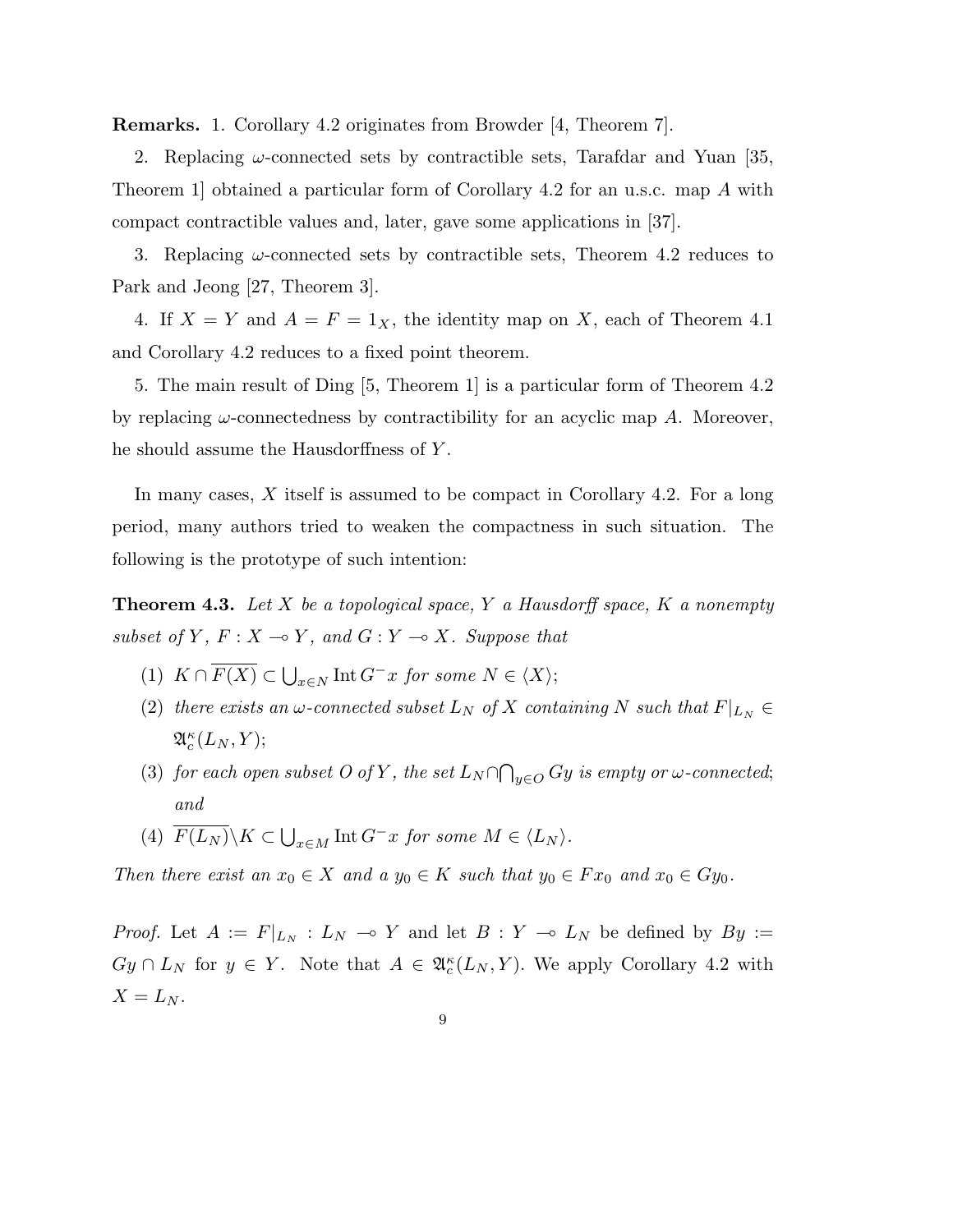For each open subset O of Y, the set  $\bigcap_{y\in O} By = L_N \cap$  $\overline{a}$  $y \in O$  Gy is empty or  $\omega$ -connected by (3). Moreover,

$$
\overline{A(L_N)} = \overline{F(L_N)} \subset (\overline{F(L_N)} \setminus K) \cup (\overline{F(X)} \cap K)
$$

$$
\subset \left[\bigcup_{x \in M} \text{Int } G^-x \right] \cup \left[\bigcup_{x \in N} \text{Int } G^-x \right]
$$

$$
\subset \bigcup_{x \in M \cup N} \text{Int } G^-x = \bigcup_{x \in M \cup N} \text{Int } B^-x,
$$

where  $M \cup N \in \langle L_N \rangle$ .

Therefore, by Corollary 4.2, we have an  $x_0 \in L_N$  and a  $y_0 \in Y$  such that  $y_0 \in Ax_0 = Fx_0$  and  $x_0 \in By_0 = Gy_0$ .

**Remarks.** 1. If  $L_N$  is compact, then we may assume  $\overline{F(L_N)} = F(L_N)$  since Y is Hausdorff.

2. Particular forms of Theorem 4.3 appear in Ding [6, Theorems 1.1 and 1.2].

3. If F is a compact map, then by putting  $Y = K = \overline{F(X)}$ , condition (4) holds trivially.

From Theorem 3.4 we have the following particular case:

**Lemma 4.4.** Let X be a Hausdorff compact space, Y an  $\omega$ -connected space, and  $S, T : X \multimap Y$  maps satisfying

- (i) for each  $y \in Y$ ,  $S^-y$  is open;
- (ii) for each  $x \in X$ ,  $Sx \subset Tx$ ; and
- (iii) for any open set  $O$  of  $X$ ,  $\overline{a}$  $\sum_{x\in O} T(x)$  is empty or  $\omega$ -connected.

Then T has a continuous selection.

*Proof.* Since our maps are nonempty-valued by definition, for any  $x \in X$ , there exists a  $y \in Sx$  or  $x \in S^{-}y$ . Since X is compact, there exists a subset  $D \in \langle Y \rangle$ such that  $X =$ S  ${S^- y : y \in D}.$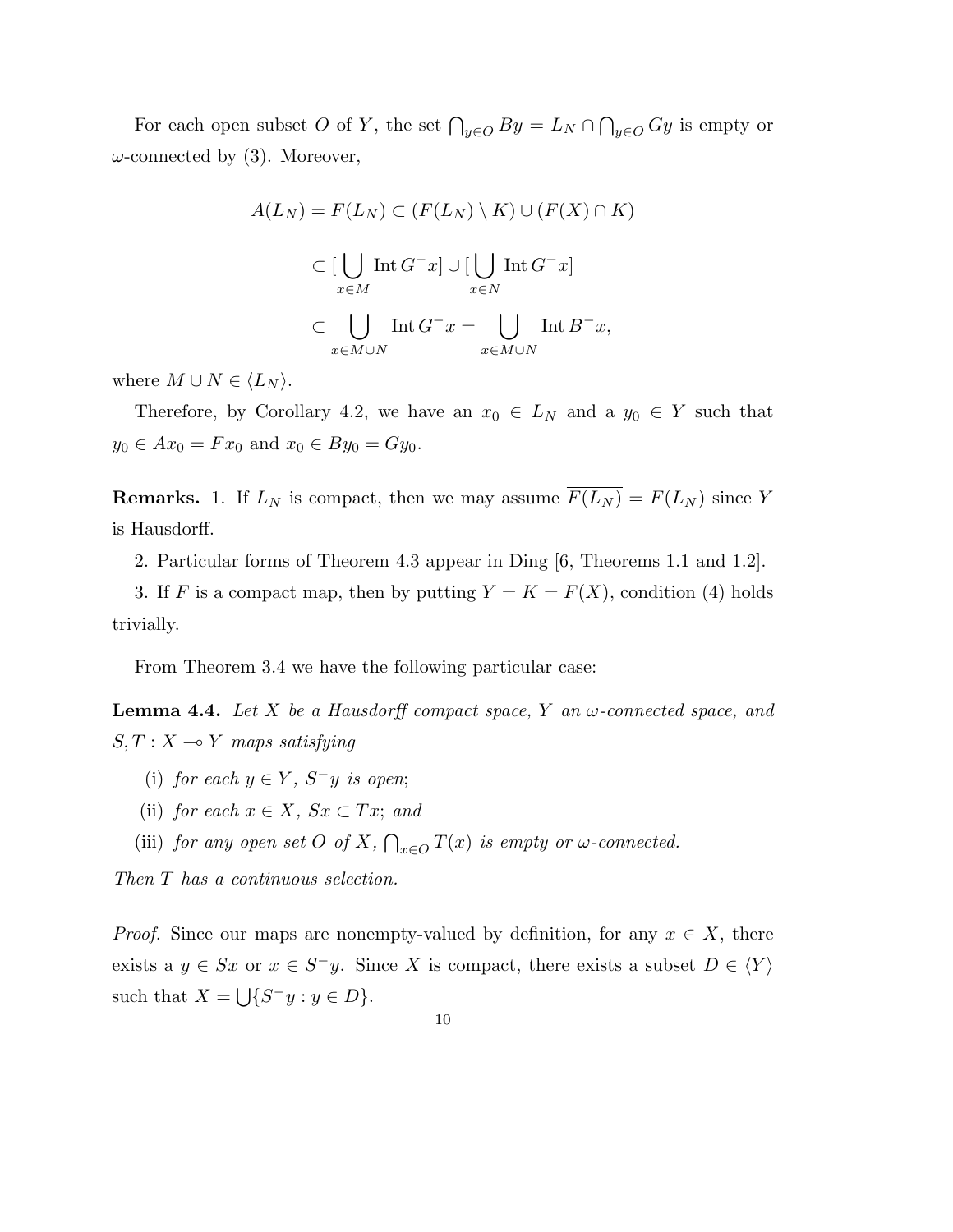We can make an H-space  $(Y, D; \Gamma)$  as follows: For any  $J \in \langle D \rangle$ , let

$$
\Gamma_J := \begin{cases} \bigcap \{ Tx : x \in \bigcap_{y \in J} S^- y \} & \text{if } \bigcap_{y \in J} S^- y \neq \emptyset, \\ Y & \text{otherwise.} \end{cases}
$$

Note that if  $x \in$  $\overline{a}$ y∈J  $S^-y$ , then  $J \in \langle Sx \rangle$ . Therefore, if  $O = \bigcap$  $y \in J S^{-}y \neq \emptyset,$ then  $\Gamma_J = \bigcap_{x \in O} Tx$  is not empty (since  $O \neq \emptyset$  and  $J \subset Sx \subset Tx$  for each  $x \in O$ )  $\overline{a}$ and hence  $\omega$ -connected by (iii). Moreover, it is clear that  $\Gamma_J \subset \Gamma_{J'}$  whenever  $J \subset J' \in \langle D \rangle$ . Therefore  $(Y, D; \Gamma)$  is a G-convex space.

Define  $S' : X \multimap D$  by

$$
S'x := \{ y \in D : y \in Sx \} = D \cap Sx.
$$

For each  $x \in X$  and  $M \in \langle S'x \rangle = \langle D \cap Sx \rangle$ , we have  $x \in$  $\overline{a}$  $y \in M$   $S^-y \neq \emptyset$ . Hence  $\Gamma_M = \bigcap \{Tx : \bigcap_{y \in M} S^{-}y\} \subset Tx.$  Therefore condition (1) of Theorem 3.4 for S'  $\overline{\phantom{a}}$ is satisfied.

Recall that  $X =$ S  ${S^-y : y \in D} = \bigcup$  $\{(S')^{\dagger}y : y \in D\}$ , which shows that condition  $(2)$  of Theorem 3.4 is also satisfied. Therefore, by Theorem 3.4 for  $S'$ , T has a continuous selection.

**Remarks.** 1. If we replace  $\omega$ -connectedness by convexity, then Lemma 4.4 was given implicitly in [4].

2. If we replace  $\omega$ -connectedness by contractibility, Lemma 4.4 reduces to Horvath [9, Theorem 3] and includes [8, Lemma 2].

**Theorem 4.5.** Let X be a Hausdorff compact  $\omega$ -connected space, and R, S : X  $\rightarrow$ X maps satisfying

- (1) for each  $x \in X$ ,  $S^-x \neq \emptyset$ ;
- (2) for each  $x \in X$ ,  $R^-x$  and  $Sx$  are open; and
- (3) for any open subset  $O$  of  $X$ ,  $\bigcap_{x\in O} Rx$  and  $\bigcap_{x\in O} S^- x$  are empty or  $\omega$ connected.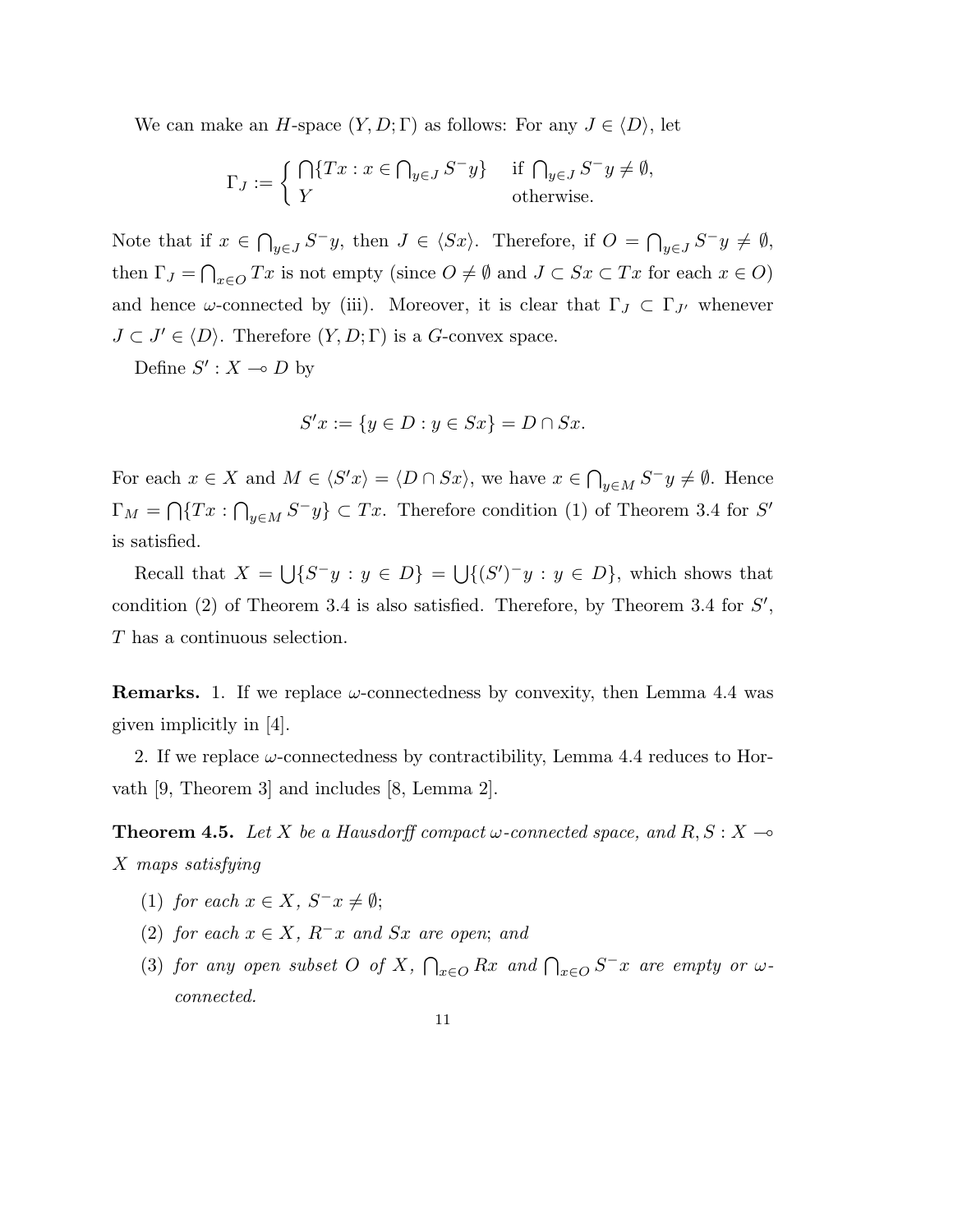Then there exists an  $x_0 \in X$  such that  $Rx_0 \cap Sx_0 \neq \emptyset$ .

*Proof.* By Lemma 4.4, the map R has a continuous selection  $f: X \to X$  and  $f \in \mathfrak{A}_{c}^{\kappa}(X,X)$ . Consider  $B := S^{-} : X \to X$ . By (1), for each  $x \in X$ , there exists  $a \ y \in Bx \neq \emptyset \text{ or } x \in B^{-}y.$  Since  $B^{-}y = Sy$  is open,  $X = \bigcup \{B^{-}y : y \in X\}.$ Therefore, by Corollary 4.2 with  $A := f$ , there exist an  $x_0 \in X$  and a  $y_0 \in X$ such that  $y_0 = fx_0$  and  $x_0 \in By_0$ . Hence  $y_0 \in Rx_0 \cap B^-x_0 = Rx_0 \cap Sx_0$ . This completes our proof.

Remark. Theorem 4.5 generalizes Horvath [8, Theorem 3], which is originated from Ky Fan.

### 5. Fixed point theorems for  $\omega$ -connected spaces

The following simple consequence of Theorem 4.1 with  $F := 1<sub>X</sub>$  or Corollary 4.2 with  $A := 1_X$  generalizes the Fan-Browder theorem:

**Theorem 5.1.** Let X be an  $\omega$ -connected space and  $G: X \to X$  a map satisfying

- (1) for each open subset O of X, the set  $\bigcap_{x\in O} Gx$  is empty or  $\omega$ -connected; and
- $(2)$  X =  $\bigcup_{x \in D} \text{Int } G^{-}x$  for some  $D \in \langle X \rangle$ .

Then G has a fixed point  $x_0 \in X$ .

**Remarks.** 1. If  $\omega$ -connected sets are replaced by convex sets, Theorem 5.1 reduces to the Fan-Browder fixed point theorem.

2. If  $\omega$ -connected sets are replaced by contractible sets, Theorem 5.1 contains results due to Horvath [8-12]; see also [27, Theorem 4].

- 3. Theorem 5.1 sharpens Bielawski [3, Corollary 4.10].
- 4. Note that Theorem 5.1 follows also from Theorems 3.2 or 3.3.

From Theorem 4.1' with  $F := 1_X$ , we have the following: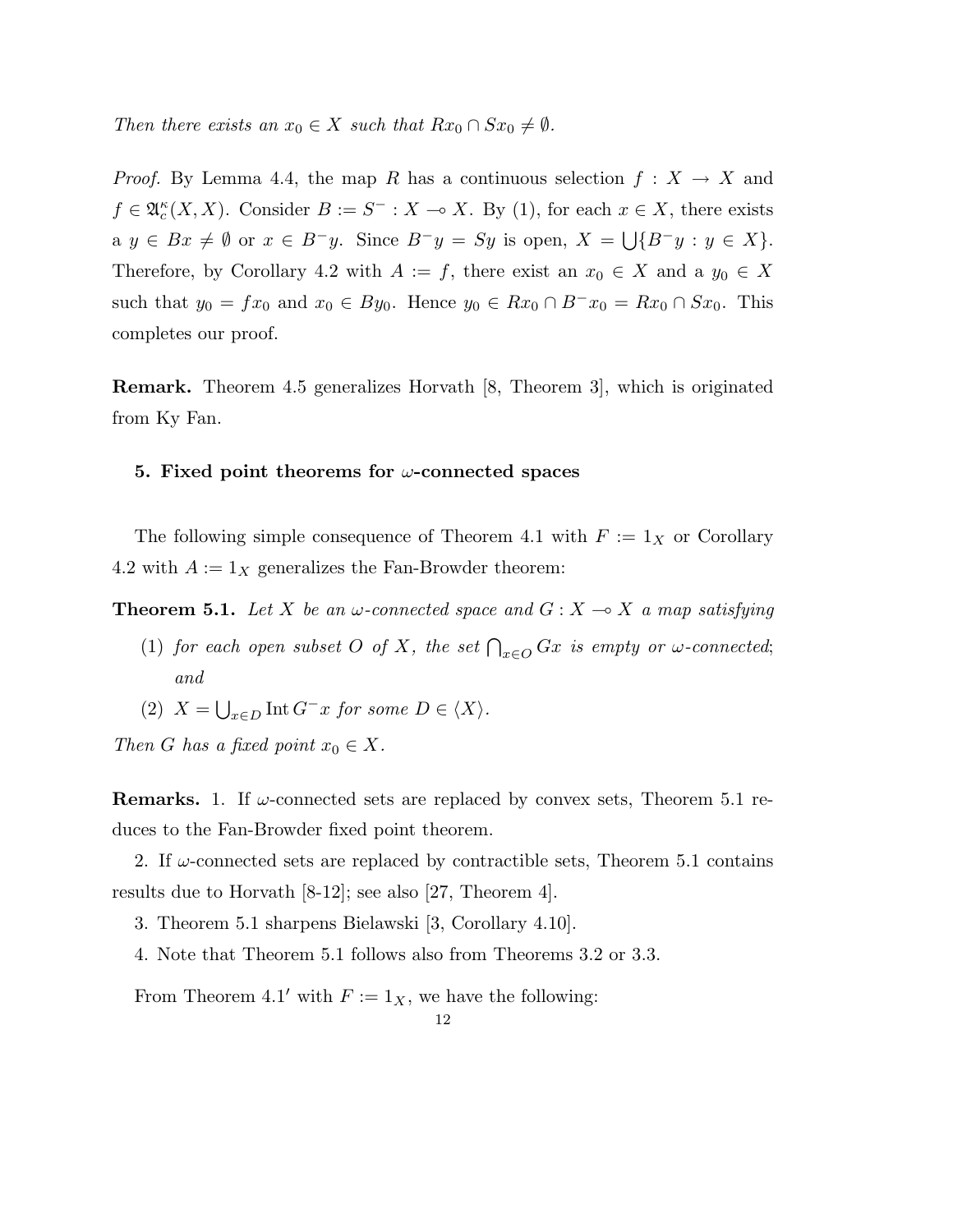**Theorem 5.1'.** Let X be an  $\omega$ -connected space and  $G : X \to X$  a map satisfying

- (1) for each closed subset C of X, the set  $\bigcap_{y\in C} Gy$  is empty or  $\omega$ -connected; and
- (2) there exists a  $D \in \langle X \rangle$  such that, for each  $z \in D$ ,  $G^-z$  is closed and  $X = G^{-}(D).$

Then G has a fixed point  $x_0 \in X$ .

Remark. Theorem 5.1' follows also from Theorems 3.2 or 3.3.

From Theorem 5.1, we deduce the following maximal element theorem (where a map may have empty values):

**Theorem 5.2.** Let X be a compact  $\omega$ -connected space and  $G : X \to X$  a map satisfying

- (1) for each open subset O of X, the set  $\bigcap_{x\in O} Gx$  is empty or  $\omega$ -connected; and
- (2) for each  $x \in X$ ,  $G^-x$  is open.

Then either G has a fixed point  $x_0 \in X$  or a maximal element  $y_0 \in X$  (that is,  $Gy_0 = \emptyset$ ).

*Proof.* Suppose  $Gy \neq \emptyset$  for all  $y \in X$ . Then  $y \in G^{-}x$  for some  $x \in X$ , and hence  $X =$  $\bigcup_{x\in X} G^{-}x$ . Since each  $G^{-}x$  is open we have  $X=\bigcup_{x\in X} \text{Int } G^{-}x$ . Therefore by Theorem 5.1, G has a fixed point  $x_0 \in X$ .

**Remarks.** 1. If we replace  $\omega$ -connectedness by convexity, then Theorem 5.2 reduces to the classical result of Yannelis and Prabhakar [36].

2. If we replace  $\omega$ -connectedness by contractibility, Theorem 5.2 reduces to Horvath [8, Theorem 2].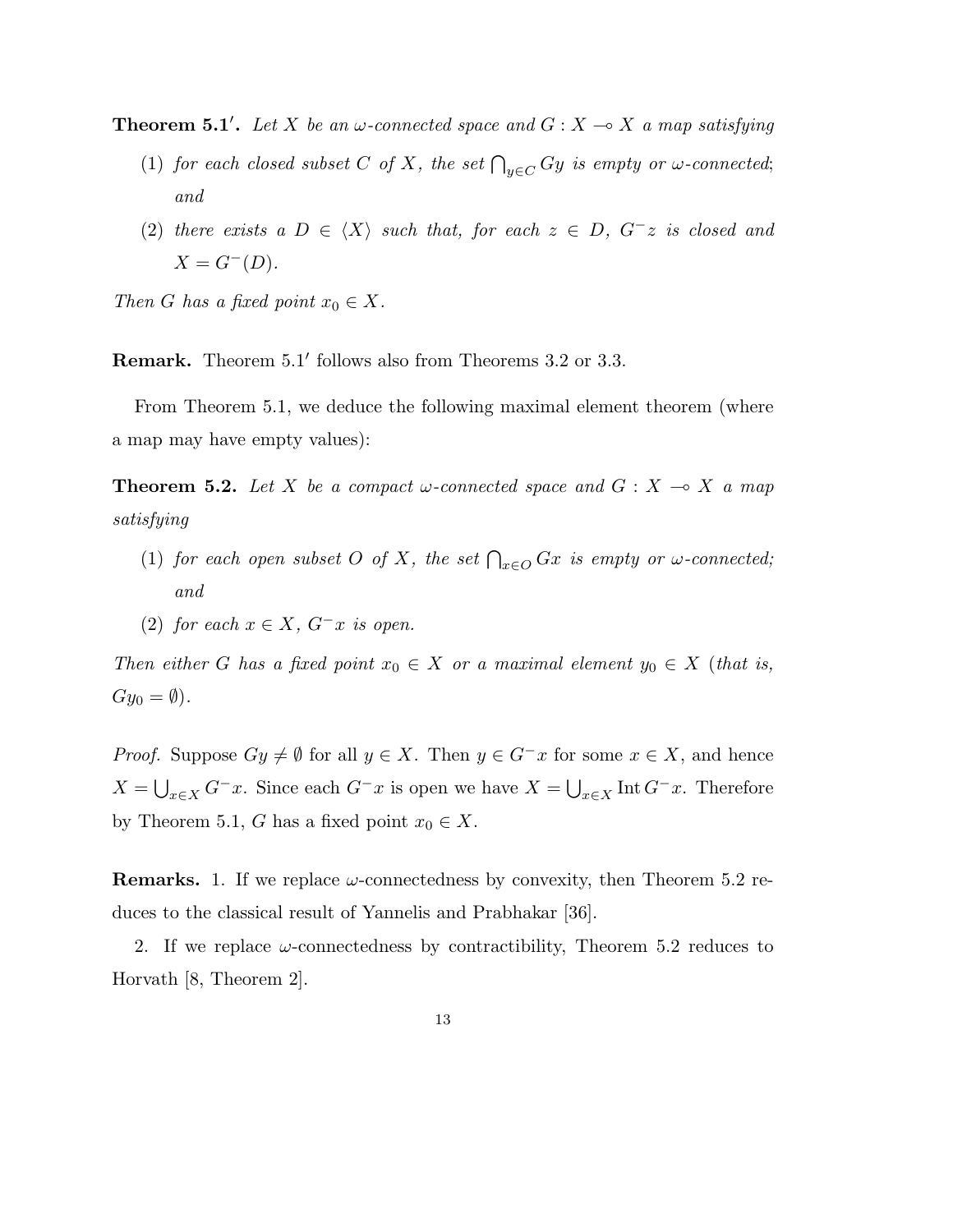**Corollary 5.3.** Let X and G be the same as in Theorem 5.2. If  $Gx \neq \emptyset$  for all  $x \in X$ , then for every continuous function  $f : X \to X$  there exists  $x_0 \in X$  such that  $x_0 \in G(fx_0)$ .

*Proof.* The map  $G' : X \to X$  defined by  $G'x = G(fx)$  for  $x \in X$  satisfies the hypothesis of Theorem 5.2.

**Corollary 5.4.** Let X be a compact  $\omega$ -connected space. If the diagonal  $\Delta \subset X \times X$ has a basis  ${V_i}_{i \in I}$  of open neighborhoods such that, for each  $i \in I$  and each open subset  $U \subset X$ , the intersection  $\bigcap_{x \in U} V_i[x]$ , where  $V_i[x] := \{y \in X : (x, y) \in V_i\},$ is empty or  $\omega$ -connected, then X has the fixed point property.

*Proof.* If  $f: X \to X$  is a continuous function without fixed point, then

$$
\{(fx, x) : x \in X\} \cap \Delta = \emptyset
$$

Hence there is an  $i_0 \in I$  such that  $\{(fx, x) : x \in X\} \cap V_{i_0} = \emptyset$ , which contradicts Corollary 5.3.

**Corollary 5.5.** Let X be a compact  $\omega$ -connected metric space. If there exists  $\varepsilon_0 > 0$  such that for every  $\varepsilon < \varepsilon_0$  and every open subset  $U \subset X$ , the intersection  $\overline{a}$  $\mathcal{L}_{x\in U} B(x,\varepsilon)$  of open balls is empty or  $\omega$ -connected, then X has the fixed point property.

Remarks. 1. Corollaries 5.3–5.5 are essentially due to Horvath [8] and can be extended to the G-convex space cases.

2. Horvath [8] noted that Corollary 5.4 generalizes Ky Fan's extension of the Tychnoff fixed point theorem for topological vector spaces having sufficiently many linear functionls; for references, see [19].

From Theorem 5.1, we have the following: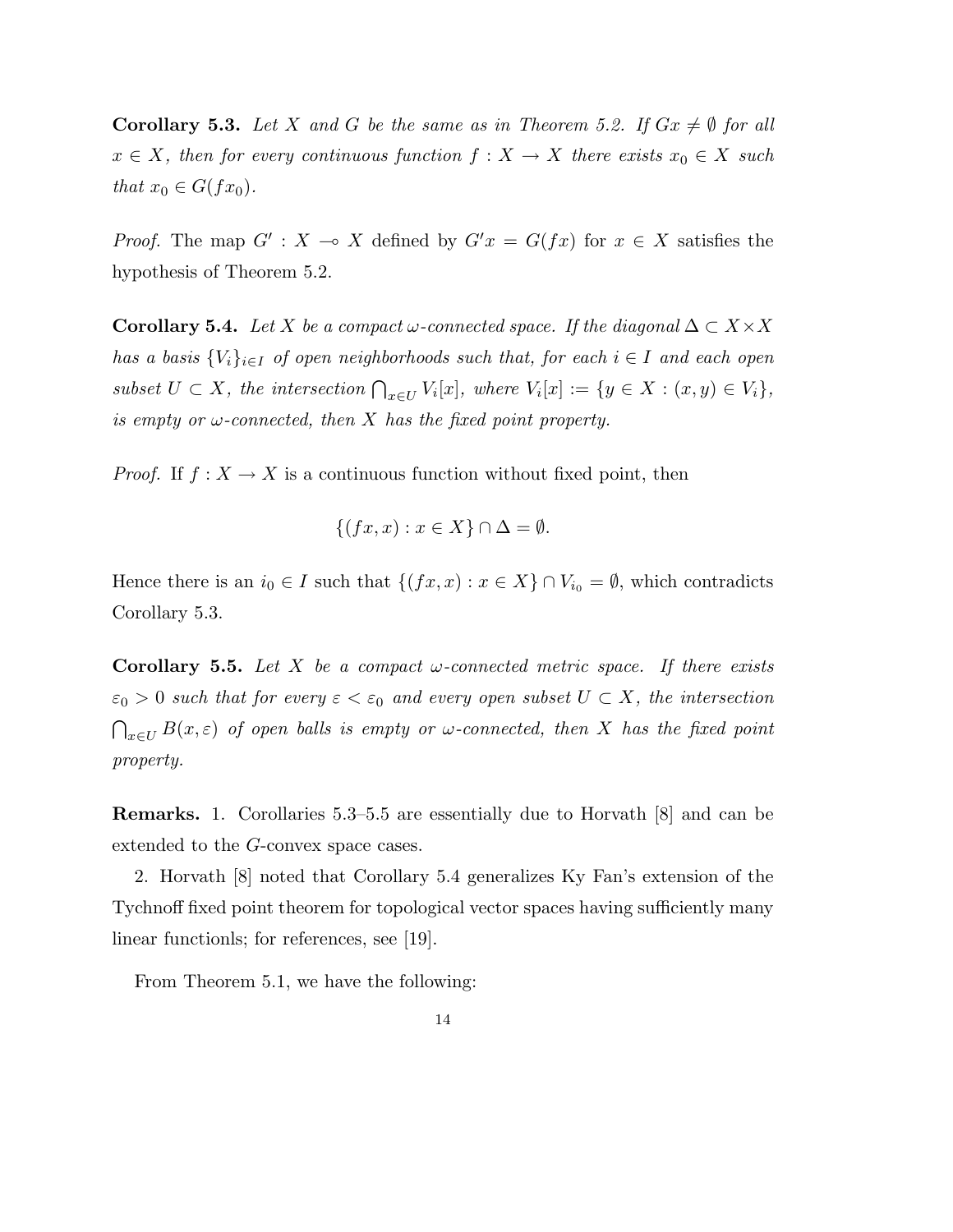**Theorem 5.6.** Let X be a Hausdorff compact topological space, Y an  $\omega$ -connected subspace of X, and  $A, B: Y \longrightarrow X$  maps satisfying

- (1) for each  $x \in X$ ,  $B^{-}x \neq \emptyset$  and for each  $y \in Y$ , By is open;
- (2) for each  $y \in Y$ ,  $By \subset Ay$ ; and
- (3) for each open subset O of X, the set  $\bigcap_{x\in O} A^{-x}$  is empty or  $\omega$ -connected.

Then A has a fixed point.

**Remark.** Replacing  $\omega$ -connectedness by contractibility, Theorem 5.6 reduces to Horvath [9, Theorem 4].

For  $X = Y$  and  $F = 1_X$ , Theorem 4.3 reduces to the following:

**Theorem 5.7.** Let  $X$  be a topological space,  $K$  a nonempty subset of  $X$ , and  $G: X \longrightarrow X$ . Suppose that

- $(1) K \subset$  $\bigcup_{x \in N} \text{Int } G^{-}x$  for some  $N \in \langle X \rangle;$
- (2) there exists an  $\omega$ -connected subset  $L_N$  of X containing N;
- (3) for each open subset O of X, the set  $L_N \cap$ ້  $_{x\in O}$  Gx is empty or  $\omega$ -connected; and
- (4)  $L_N \backslash K \subset$  $\bigcup_{x \in M} \text{Int } G^{-}x$  for some  $M \in \langle L_N \rangle$ .

Then there exists an  $x_0 \in X$  such that  $x_0 \in Gx_0$ .

Remarks. 1. Ding [6, Corollary 1.1] is a particular form of Theorem 5.7 and was applied to obtain an abstract variational inequality [6, Theorem 2.1].

2. Ding [7, Lemma 1.1] is an another particular form of Theorem 5.7 and applied to the existence of solutions of a general quasi-equilibrium problem [7, Theorem 2.1] and other problems [7, Theorem 3.1].

3. Since Theorem 5.7 is a variant of Theorem 5.1, this can be applied to the problems considered by Ding for more simple, but still equivalent, situations. In such a way, any interested reader can simplify the main results of [6, 7] in more essential forms.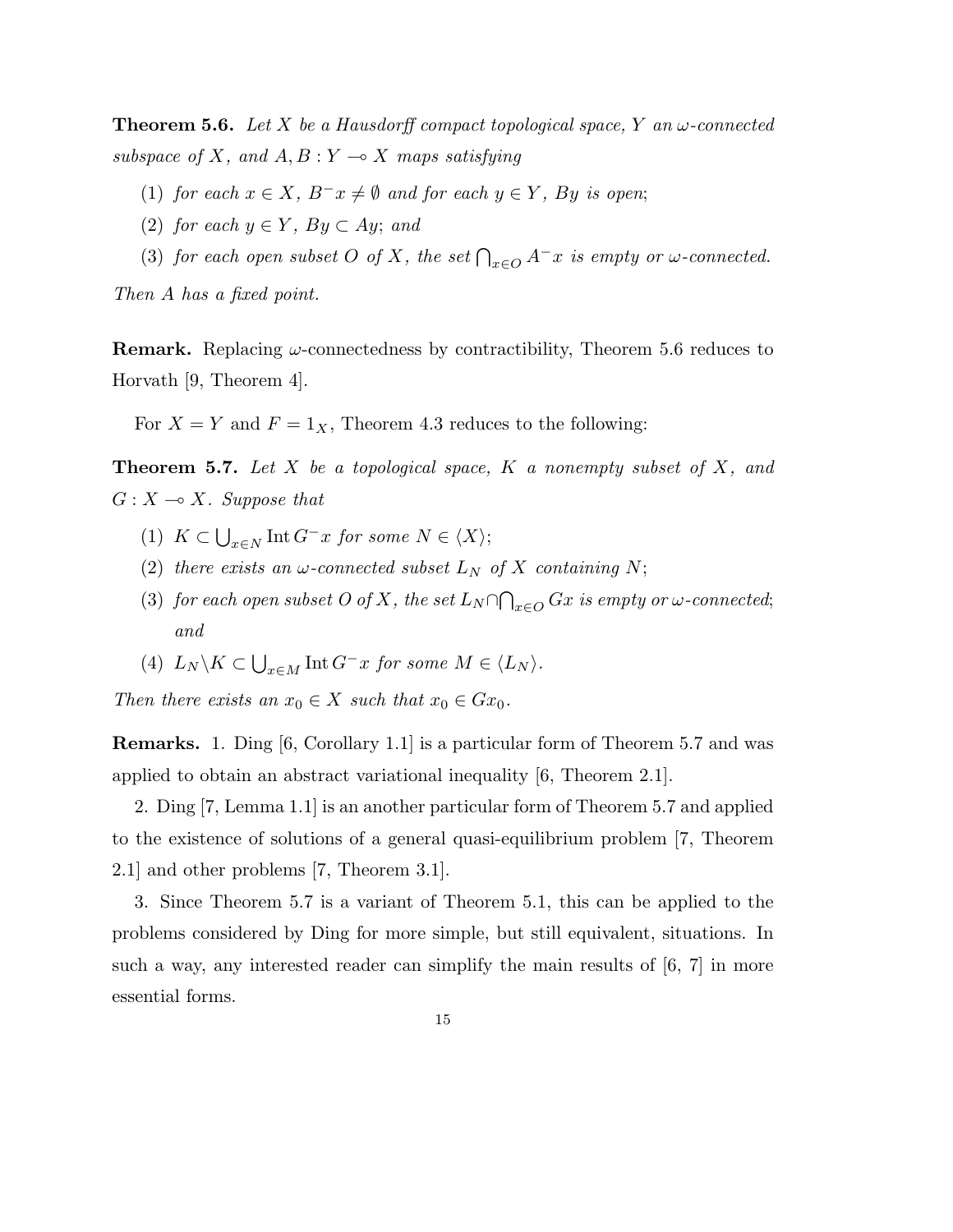# 6. Hyperconvex metric spaces

A metric space  $(H, d)$  is said to be *hyperconvex* if

$$
\bigcap_{\alpha} B(x_{\alpha}, r_{\alpha}) \neq \emptyset
$$

for any collection  $\{B(x_{\alpha}, r_{\alpha})\}$  of closed balls in H for which  $d(x_{\alpha}, x_{\beta}) \leq r_{\alpha} + r_{\beta}$ .

It is known that the space  $\mathbb{C}(E)$  of all continuous real functions on a Stonian space  $E$  (that is, an extremally disconnected compact Hausdorff space) with the usual norm is hyperconvex, and that every hyperconvex real Banach space is a space  $\mathbb{C}(E)$  for some Stonian space E. Therefore,  $(\mathbb{R}^n, \| \cdot \|_{\infty})$ ,  $l^{\infty}$ , and  $L^{\infty}$  are concrete examples of hyperconvex spaces.

Results of Aronszajn and Panitchpakti [1, Theorem 1'] and Isbell [14, Theorem 1.1] are combined in the following:

**Lemma 6.1.** A hyperconvex space is complete and (freely) contractible.

The concepts of C-spaces, LC-spaces, and LC-metric spaces were introduced and extensively studied by Horvath in a sequences of papers [8-12]:

A C-space  $(X; \Gamma)$  is called an *LC-space* (or a *locally H-convex space*) if X is a Hausdorff uniform space and there exists a basis  $\{V_\lambda\}_{\lambda \in I}$  for the uniform structure such that for each  $\lambda \in I$ ,  $\{x \in X : E \cap V_{\lambda}[x] \neq \emptyset\}$  is  $\Gamma$ -convex whenever  $E \subset X$ is Γ-convex, where

$$
V_{\lambda}[x] = \{x' \in X \,:\, (x, x') \in V_{\lambda}\}.
$$

For example, any nonempty convex subset  $X$  of a locally convex Hausdorff topological vector space is an LC-space with  $\Gamma_A = \text{co } A$ , the convex hull of  $A \in \langle X \rangle$ .

A triple  $(X, d; \Gamma)$  is called an LC-metric space whenever  $(X, d)$  is a metric space and  $(X; \Gamma)$  is a C-space such that open balls are  $\Gamma$ -convex, and any neighborhood  ${x \in X : d(x, Y) < r}$  of a Γ-convex set  $Y \subset X$  is also Γ-convex.

Horvath [12, Theorem 9] obtained the following: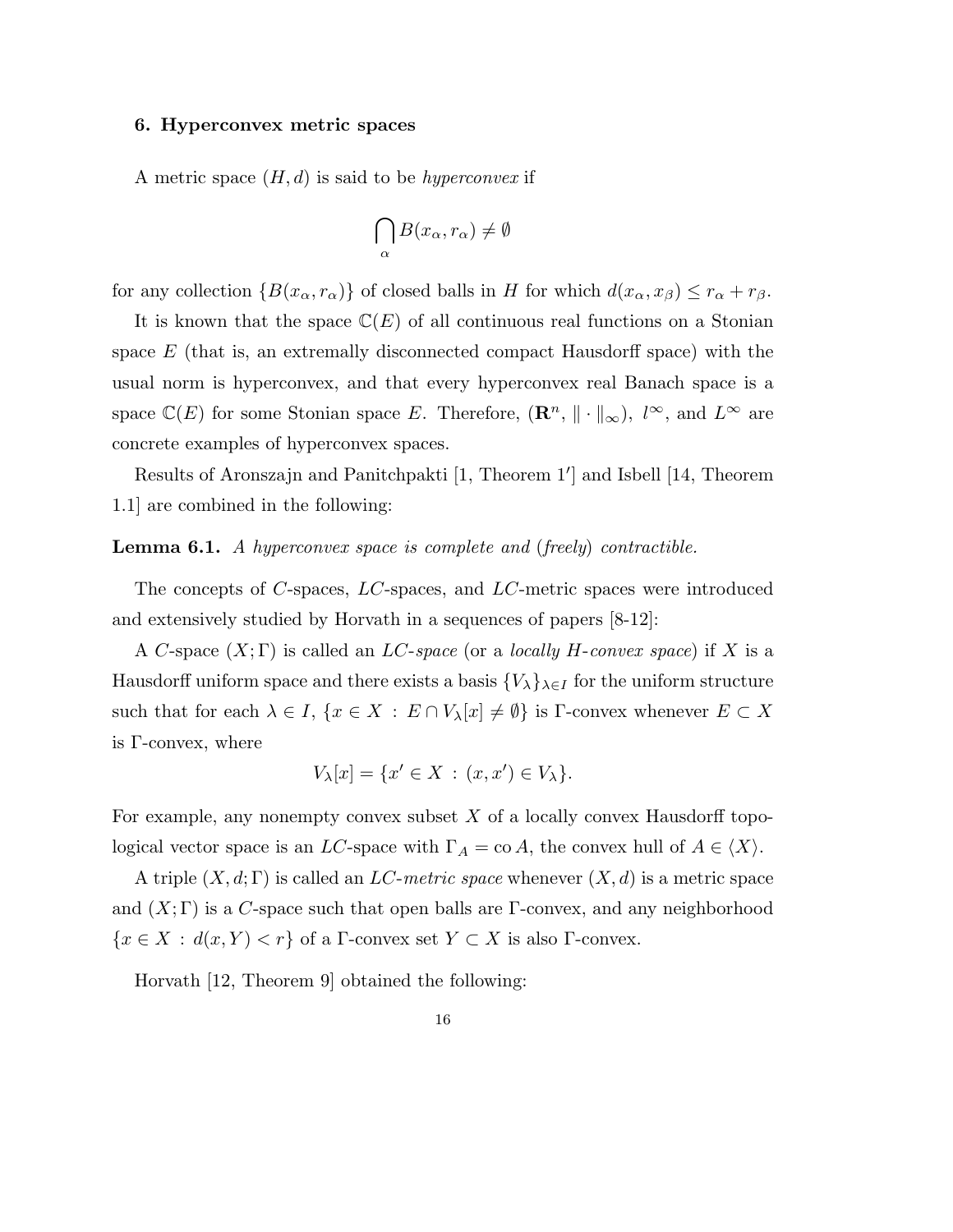**Lemma 6.2.** Any hyperconvex metric space  $H$  is a complete  $LC$ -metric space with

$$
\Gamma(A) = \Gamma_A := \bigcap \{ B : B \text{ is a closed ball containing } A \}
$$

for each  $A \in \langle H \rangle$ .

From now on, a hyperconvex metric space  $(H, d; \Gamma)$  is simply denoted by H, and  $BI(H)$  denotes the set of nonempty closed ball intersections in H. Elements of  $BI(H)$  are sometimes called *admissible subsets* of H; see [15]. It is well-known that any admissible subset of a hyperconvex metric space is hyperconvex and hence contractible.

From Theorem 3.1 for the open case, we have the following:

**Theorem 6.3.** Let X be a hyperconvex metric space, Y a Hausdorff space, and  $F \in \mathfrak{A}_{c}^{\kappa}(X, Y)$ . Suppose that a map  $G: Y \longrightarrow X$  satisfies the following:

- (1) for each  $y \in Y$ , Gy is  $\Gamma$ -convex [e.g., Gy  $\in$  BI(X)]; and
- $(2)$   $F(X) \subset$  $\bigcup \{\text{Int } G^{-}x : x \in D\}$  for some  $D \in \langle X \rangle$ .

Then there exist an  $x_0 \in X$  and a  $y_0 \in Y$  such that  $y_0 \in Fx_0$  and  $x_0 \in Gy_0$ .

From the closed case of Theorem 3.1, we have the following:

**Theorem 6.3'.** Let X be a hyperconvex metric space, Y a Hausdorff space, and  $F \in \mathfrak{A}_{c}^{\kappa}(X, Y)$ . Suppose that a map  $G: Y \longrightarrow X$  satisfies the following:

- (1) for each  $y \in Y$ , Gy is  $\Gamma$ -convex [e.g., Gy  $\in$  BI(X)]; and
- (2) there exists a  $D \in \langle X \rangle$  such that, for each  $z \in D$ ,  $G^-z$  is closed and  $Y = G^{-}(D).$

Then there exist an  $x_0 \in X$  and a  $y_0 \in Y$  such that  $y_0 \in Fx_0$  and  $x_0 \in Gy_0$ .

If  $F$  is a compact map in Theorem 6.3, we have the following: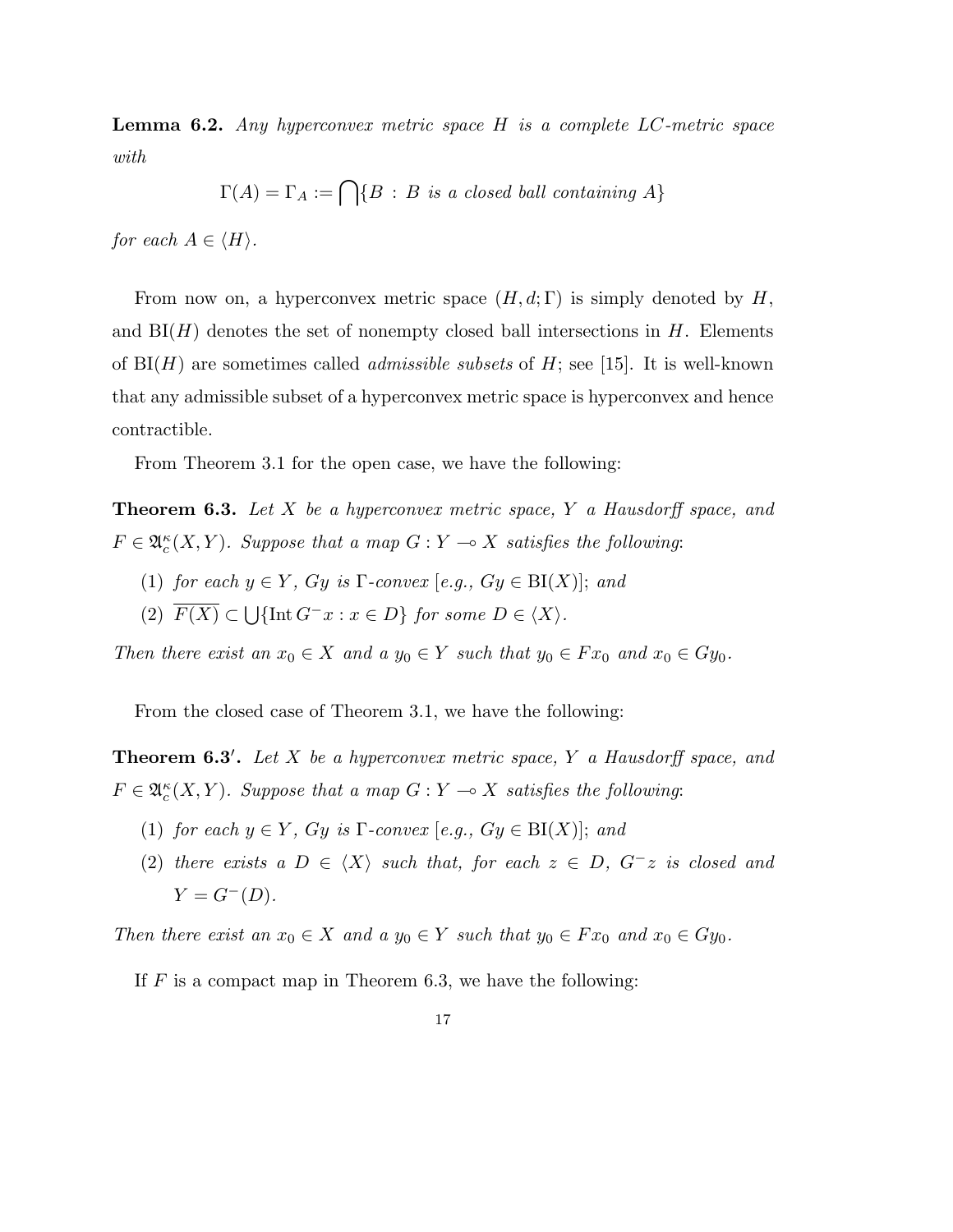**Corollary 6.4.** Let  $X$  be a hyperconvex metric space,  $Y$  a Hausdorff space, and  $A \in \mathfrak{A}_{c}^{\kappa}(X, Y)$  a compact map. Suppose that  $B: Y \multimap X$  is a map such that

- (1) for each  $y \in Y$ , By is  $\Gamma$ -convex [e.g., By  $\in$  BI(X)]; and
- $(2)$   $A(X) \subset$  $\bigcup \{\text{Int } B^{-}x : x \in X\}.$

Then there exist an  $x_0 \in X$  and a  $y_0 \in Y$  such that  $y_0 \in Ax_0$  and  $x_0 \in By_0$ .

From Theorem 6.3, we have the following:

**Corollary 6.5.** Let X be a hyperconvex metric space and  $T : X \rightarrow X$  a map such that

- (1) for each  $x \in X$ ,  $Tx$  is  $\Gamma$ -convex; and
- $(2)$  X  $\subset$ S  $\{\text{Int }T^{-}x : x \in D\}$  for some  $D \in \langle X \rangle$ .

Then there exist an  $x_0 \in X$  such that  $x_0 \in Tx_0$ .

A particular form of Corollary 6.5 was obtained by Park [20, Theorem 3].

From Theorem 4.5, we have the following:

**Theorem 6.6.** Let X be a compact hyperconvex metric space, and  $R, S: X \rightarrow X$ maps satisfying

- (1) for each  $x \in X$ ,  $S^-y \neq \emptyset$ ;
- (2) for each  $x \in X$ ,  $R^{-}x$  and  $Sx$  are open; and
- (3) for each  $x \in X$ ,  $Rx$  and  $S^{-}x$  are closed ball-intersections.

Then there exists an  $x_0 \in X$  such that  $Rx_0 \cap Sx_0 \neq \emptyset$ .

Finally, for other forms of fixed point theorems on hyperconvex metric spaces, the reader may refer to [16].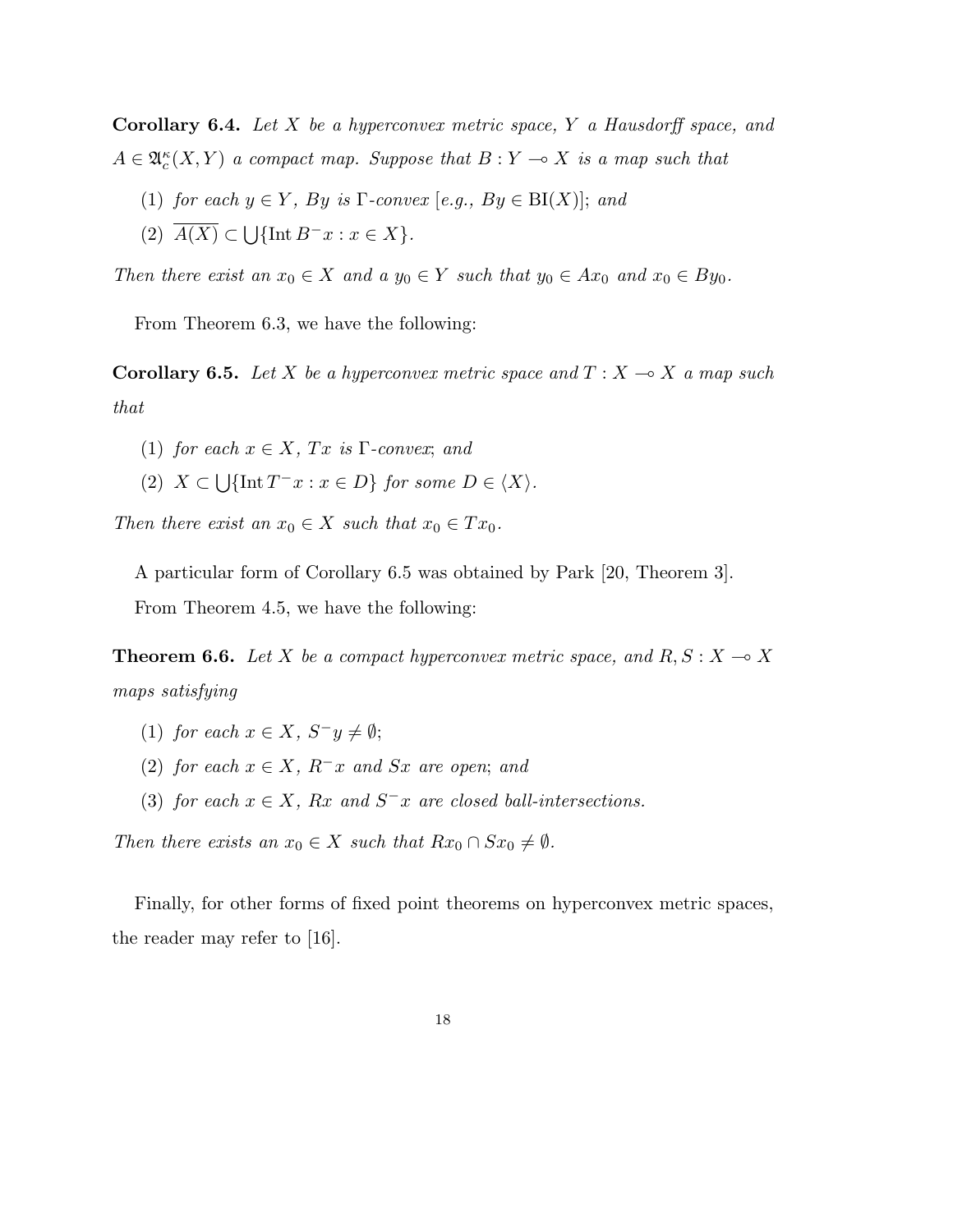#### **REFERENCES**

- [1] N. Aronszajn and P. Panitchpakdi, Extensions of uniformly continuous transformations and hyperconvex metric spaces, Pacific J. Math. 6 (1956), 405–439.
- [2] H. Ben-El-Mechaiekh, S. Chebbi, M. Florenzano, and J.-V. Llinares, Abstract convexity and fixed points, J. Math. Anal. Appl. 222 (1998), 138–150.
- [3] R. Bielawski, *Simplicial convexity and its applications*, J. Math. Anal. Appl. 127 (1987), 155–171.
- [4] F. E. Browder, The fixed point theory of multi-valued mappings in topological vector spaces, Math. Ann. **177** (1968), 283-301.
- [5] X.-P. Ding, A coincidence theorem involving contractible spaces, Appl. Math. Lett. 10 (1997), 53–56.
- [6] , Abstract variational inequalities in topological spaces, J. Sichuan Norm. Univ. (Nat. Sci.) 22 (1999), 29–36.
- [7] , Quasi-equilibrium problems with applications to infinite optimization and constrained games in general topological spaces, Appl. Math. Lett. 13 (2000), 21–26.
- [8] C. Horvath, Points fixes et coincidences dans les espaces topologiques compacts contractiles, C. R. Acad. Sci. Paris 299 (1984), 519–521.
- [9] , Some results on multivalued mappings and inequalities without convexity, Nonlinear Analysis and Convex Analysis (B. L. Lin and S. Simons, eds.), Dekker, New York, 1987, pp.99–106.
- [10] , Convexité généralisée et applications, Méthodes Topologiques en Analyse Convexe (A. Granas), Sém. Math. Sup. 110, Press. Univ. Montréal, 1990, pp.81–99.
- [11] , Contractibility and general convexity, J. Math. Anal. Appl. **156** (1991), 341– 357.
- [12] , Extension and selection theorems in topological spaces with a generalized convexity structure, Ann. Fac. Sci. Toulouse 2 (1993), 253-269.
- [13] C. D. Horvath and J. V. Llinares Ciscar, Maximal elements and fixed points for binary relations on topological ordered spaces, J. Math. Econ. 25 (1996), 291–306.
- [14] J. R. Isbell, Six theorems about injective metric spaces, Comment. Math. Helvatici 39 (1964), 439–447.
- [15] M. A. Khamsi, KKM and Ky Fan theorems in hyperconvex metric spaces, J. Math. Anal. Appl. 204 (1996), 298–306.
- [16] J.-H. Kim and S. Park, Comments on some fixed point theorems in hyperconvex metric spaces, J. Math. Anal. Appl. 291 (2004) 154–164.
- [17] M. Lassonde, On the use of KKM multifunctions in fixed point theory and related topics, J. Math. Anal. Appl. 97 (1983), 151–201.
- [18] S. Park, Foundations of the KKM theory via coincidences of composites of upper semicontinuous maps, J. Korean Math. Soc. 31 (1994), 493–519.
- [19] , Ninety years of the Brouwer fixed point theorem, Vietnam J. Math. 27 (1999), 187–222.
- [20] , Fixed point theorems in hyperconvex metric spaces, Nonlinear Anal. 37 (1999), 467–472.
- [21] , Continuous selection theorems in generalized convex spaces, Numer. Funct. Anal. Optimiz. 20 (1999), 567–583.
- [22] , Elements of the KKM theory for generalized convex spaces, Korean J. Comp. Appl. Math. 7 (2000), 1–28.